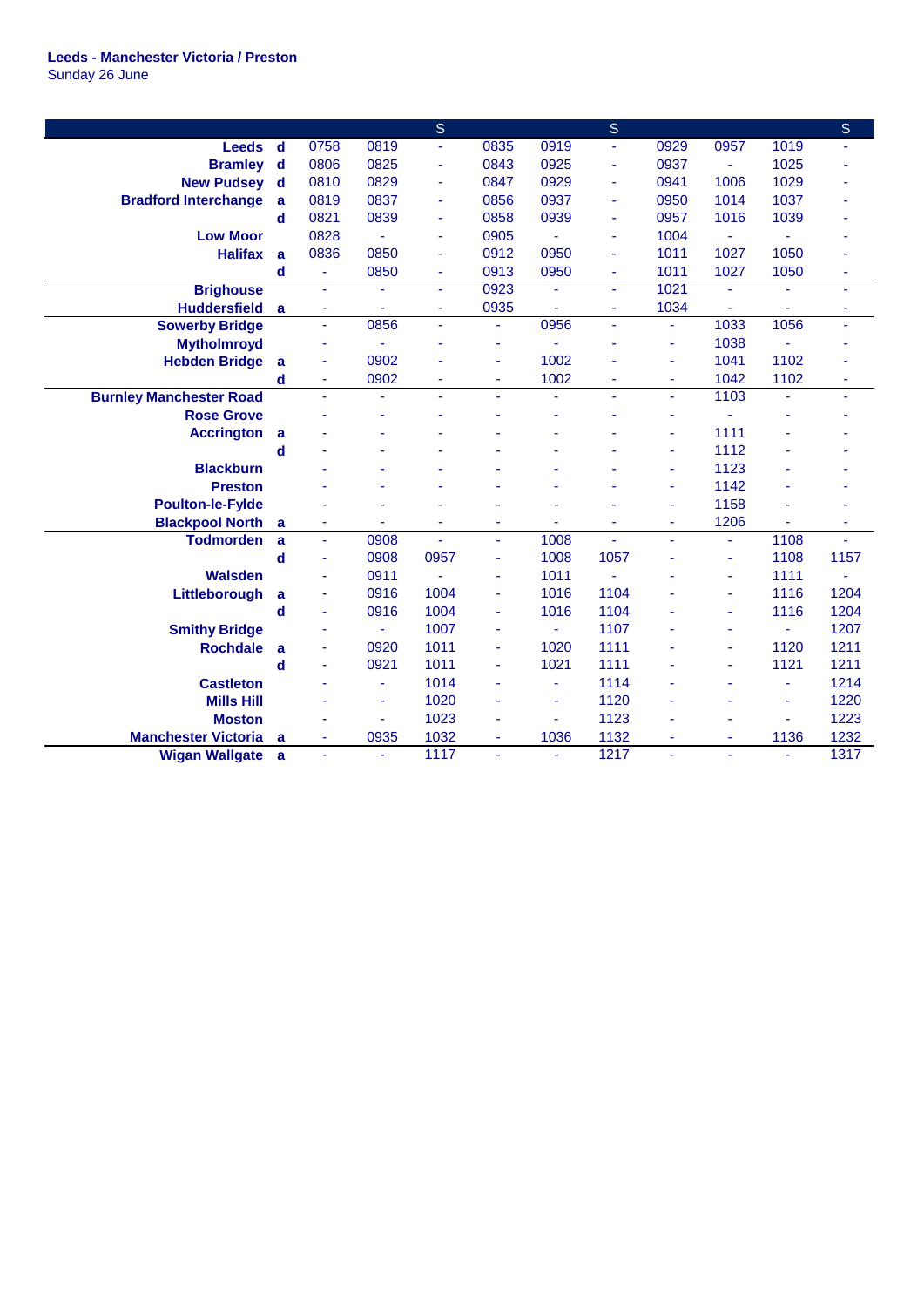|                                |              |      |                          |      | $\overline{\mathsf{s}}$ |                |      |      | $\overline{\mathbf{S}}$ |      |      |
|--------------------------------|--------------|------|--------------------------|------|-------------------------|----------------|------|------|-------------------------|------|------|
| <b>Leeds</b>                   | $\mathsf{d}$ | 1029 | 1057                     | 1119 | ä,                      | 1129           | 1157 | 1219 | ÷.                      | 1229 | 1257 |
| <b>Bramley</b>                 | $\mathbf d$  | 1037 | $\blacksquare$           | 1125 | ä,                      | 1137           | ÷.   | 1225 | ä,                      | 1237 |      |
| <b>New Pudsey</b>              | $\mathbf d$  | 1041 | 1106                     | 1129 | ä,                      | 1141           | 1206 | 1229 | ä,                      | 1241 | 1306 |
| <b>Bradford Interchange</b>    | a            | 1050 | 1115                     | 1137 | ٠                       | 1150           | 1215 | 1237 | ٠                       | 1250 | 1315 |
|                                | $\mathbf d$  | 1057 | 1117                     | 1139 | ٠                       | 1157           | 1217 | 1239 | ÷                       | 1257 | 1317 |
| <b>Low Moor</b>                |              | 1104 | ÷                        |      | ٠                       | 1204           | ä,   |      | ÷                       | 1304 | ä,   |
| <b>Halifax</b>                 | a            | 1111 | 1128                     | 1150 | ÷.                      | 1211           | 1228 | 1250 | $\blacksquare$          | 1311 | 1328 |
|                                | d            | 1111 | 1129                     | 1150 | ٠                       | 1211           | 1229 | 1250 | ٠                       | 1311 | 1329 |
| <b>Brighouse</b>               |              | 1121 | $\blacksquare$           |      | ÷.                      | 1221           | ä,   | ä,   | ÷,                      | 1321 | ä,   |
| <b>Huddersfield</b>            | a            | 1134 | $\blacksquare$           |      | ä,                      | 1234           | ä,   | ä,   | Ξ                       | 1334 | ä,   |
| <b>Sowerby Bridge</b>          |              | ä,   | 1134                     | 1156 | ä,                      | $\blacksquare$ | 1234 | 1256 | ÷,                      | ÷.   | 1334 |
| <b>Mytholmroyd</b>             |              | ä,   | 1140                     | ÷.   |                         | ٠              | 1240 | ä,   |                         | ä,   | 1340 |
| <b>Hebden Bridge</b>           | a            | ÷    | 1143                     | 1202 |                         | ٠              | 1243 | 1302 |                         | ä,   | 1343 |
|                                | d            | ä,   | 1143                     | 1202 | ÷.                      | ٠              | 1243 | 1302 | ÷                       | ä,   | 1343 |
| <b>Burnley Manchester Road</b> |              | ä,   | 1203                     |      | ÷.                      | ٠              | 1303 | ä,   | ÷                       | ä,   | 1403 |
| <b>Rose Grove</b>              |              |      |                          |      | ä,                      | ä,             |      |      |                         | ä,   |      |
| <b>Accrington</b>              | a            | ä,   | 1211                     |      |                         | ٠              | 1311 |      |                         | ä    | 1411 |
|                                | $\mathbf d$  | ä,   | 1213                     |      |                         | ÷              | 1313 |      |                         | ä,   | 1414 |
| <b>Blackburn</b>               |              | ÷,   | 1222                     |      |                         | ÷              | 1324 |      |                         | ä    | 1425 |
| <b>Preston</b>                 |              | ä,   | 1241                     |      |                         | ٠              | 1343 |      |                         | ä,   | 1444 |
| <b>Poulton-le-Fylde</b>        |              | ä,   | 1257                     |      |                         | ä,             | 1359 |      |                         | ä,   | 1500 |
| <b>Blackpool North</b>         | a            | ä,   | 1303                     |      | ä,                      | ٠              | 1405 | ä,   |                         | ä,   | 1506 |
| <b>Todmorden</b>               | a            | ä,   | $\blacksquare$           | 1208 | ä,                      | ÷.             | ä,   | 1308 |                         | ä,   | ä,   |
|                                | d            |      | $\overline{\phantom{a}}$ | 1208 | 1257                    | ä              | ä,   | 1308 | 1357                    |      |      |
| <b>Walsden</b>                 |              |      | ٠                        | 1211 | $\blacksquare$          |                | ä,   | 1311 |                         |      |      |
| Littleborough                  | a            |      | $\blacksquare$           | 1216 | 1304                    |                | ä,   | 1316 | 1404                    |      |      |
|                                | d            |      | ٠                        | 1216 | 1304                    |                | ٠    | 1316 | 1404                    |      |      |
| <b>Smithy Bridge</b>           |              |      | $\blacksquare$           |      | 1307                    |                |      | ÷.   | 1407                    |      |      |
| <b>Rochdale</b>                | a            |      | ä,                       | 1220 | 1311                    |                | ä,   | 1320 | 1411                    |      |      |
|                                | $\mathbf d$  |      | $\blacksquare$           | 1221 | 1311                    |                | ÷.   | 1321 | 1411                    |      |      |
| <b>Castleton</b>               |              |      |                          |      | 1314                    |                |      | ٠    | 1414                    |      |      |
| <b>Mills Hill</b>              |              |      | $\overline{\phantom{a}}$ | ٠    | 1320                    | ä,             |      | ä,   | 1420                    | L    |      |
| <b>Moston</b>                  |              |      |                          | ä,   | 1323                    |                |      | ä,   | 1423                    |      |      |
| <b>Manchester Victoria</b>     | a            | ÷    | $\blacksquare$           | 1236 | 1332                    | ٠              | ٠    | 1336 | 1432                    | ÷    | ٠    |
| <b>Wigan Wallgate</b>          | a            | ä,   | ä,                       |      | 1417                    | ÷,             |      | ä,   | 1517                    | ÷.   |      |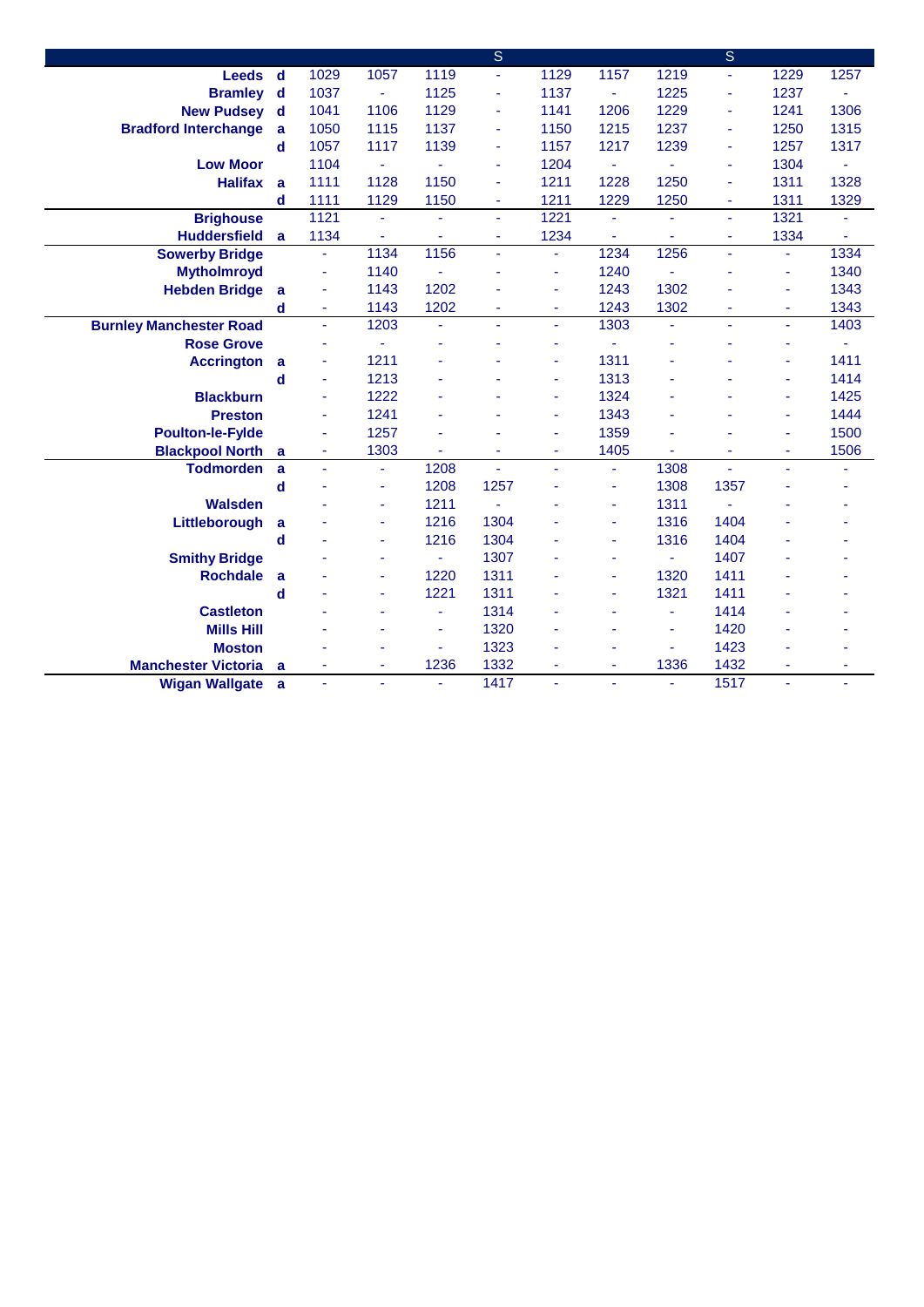|                                |             |                | $\overline{\mathbf{s}}$ |                          |      |      | S    |                |                          |      | $\overline{\mathsf{s}}$ |
|--------------------------------|-------------|----------------|-------------------------|--------------------------|------|------|------|----------------|--------------------------|------|-------------------------|
| <b>Leeds</b>                   | <b>d</b>    | 1319           | $\blacksquare$          | 1329                     | 1357 | 1419 | ä,   | 1429           | 1457                     | 1519 | ٠                       |
| <b>Bramley</b>                 | d           | 1325           | $\blacksquare$          | 1337                     | ä,   | 1425 | ÷    | 1437           | $\omega$                 | 1525 |                         |
| <b>New Pudsey</b>              | d           | 1329           | $\blacksquare$          | 1341                     | 1406 | 1429 | ä,   | 1441           | 1506                     | 1529 |                         |
| <b>Bradford Interchange</b>    | a           | 1337           | ÷                       | 1350                     | 1415 | 1437 | L,   | 1450           | 1515                     | 1537 |                         |
|                                | d           | 1339           | ä,                      | 1357                     | 1417 | 1439 | ä,   | 1457           | 1517                     | 1539 |                         |
| <b>Low Moor</b>                |             | ä,             | ä,                      | 1404                     | ä,   |      | L,   | 1504           | $\blacksquare$           | ä,   |                         |
| <b>Halifax</b>                 | a           | 1350           | ä,                      | 1411                     | 1428 | 1450 | L,   | 1511           | 1528                     | 1550 |                         |
|                                | d           | 1350           | ٠                       | 1411                     | 1429 | 1450 | ٠    | 1511           | 1529                     | 1550 | ٠                       |
| <b>Brighouse</b>               |             | ä,             | $\blacksquare$          | 1421                     | ÷.   | ä,   | ÷.   | 1521           |                          |      | ÷                       |
| <b>Huddersfield</b>            | a           |                | $\sim$                  | 1434                     | ä,   | ٠    | ä,   | 1535           |                          | ÷.   | ٠                       |
| <b>Sowerby Bridge</b>          |             | 1356           | $\sim$                  |                          | 1434 | 1456 | L,   | $\blacksquare$ | 1534                     | 1556 | ä,                      |
| <b>Mytholmroyd</b>             |             |                | ä,                      |                          | 1440 |      |      | ٠              | 1540                     |      |                         |
| <b>Hebden Bridge</b>           | a           | 1402           |                         |                          | 1443 | 1502 |      | ÷,             | 1543                     | 1602 |                         |
|                                | d           | 1402           | ÷                       | ٠                        | 1443 | 1502 | ä    | ٠              | 1543                     | 1602 | ٠                       |
| <b>Burnley Manchester Road</b> |             | $\blacksquare$ | ä,                      | $\blacksquare$           | 1503 | ä,   | ä,   | ÷              | 1603                     |      | ٠                       |
| <b>Rose Grove</b>              |             |                |                         |                          | ä,   | ٠    |      | ÷              |                          |      |                         |
| <b>Accrington</b>              | a           |                |                         | ٠                        | 1511 | ÷    |      | $\blacksquare$ | 1611                     |      |                         |
|                                | $\mathbf d$ |                |                         | ٠                        | 1514 | ۰    |      | $\blacksquare$ | 1614                     |      |                         |
| <b>Blackburn</b>               |             |                |                         | ÷                        | 1525 |      |      | ÷              | 1625                     |      |                         |
| <b>Preston</b>                 |             |                |                         |                          | 1544 |      |      | $\blacksquare$ | 1644                     |      |                         |
| <b>Poulton-le-Fylde</b>        |             |                |                         |                          | 1600 |      |      | $\blacksquare$ | 1700                     |      |                         |
| <b>Blackpool North</b>         | a           |                |                         | $\blacksquare$           | 1607 | ä,   |      | ä,             | 1707                     | ä,   | ÷                       |
| <b>Todmorden</b>               | a           | 1408           |                         | ä,                       | ä,   | 1508 |      | ä,             | $\blacksquare$           | 1608 |                         |
|                                | $\mathbf d$ | 1408           | 1457                    |                          | ä,   | 1508 | 1557 |                | $\blacksquare$           | 1608 | 1657                    |
| <b>Walsden</b>                 |             | 1411           |                         |                          | ä,   | 1511 |      |                |                          | 1611 |                         |
| Littleborough                  | a           | 1416           | 1504                    |                          | ÷.   | 1516 | 1604 |                |                          | 1616 | 1704                    |
|                                | d           | 1416           | 1504                    |                          | ٠    | 1516 | 1604 |                |                          | 1616 | 1704                    |
| <b>Smithy Bridge</b>           |             | ٠              | 1507                    |                          | ä,   |      | 1607 |                |                          | ÷,   | 1707                    |
| <b>Rochdale</b>                | a           | 1420           | 1511                    |                          | ٠    | 1520 | 1611 |                |                          | 1620 | 1711                    |
|                                | d           | 1421           | 1511                    |                          | ٠    | 1521 | 1611 |                | $\overline{\phantom{a}}$ | 1621 | 1711                    |
| <b>Castleton</b>               |             | ä,             | 1514                    |                          |      | ۰    | 1614 |                |                          | ä,   | 1714                    |
| <b>Mills Hill</b>              |             | $\blacksquare$ | 1520                    |                          | ä,   | ÷    | 1620 | ä,             |                          | ä,   | 1720                    |
| <b>Moston</b>                  |             | ä,             | 1523                    |                          | ٠    | ÷    | 1623 | ٠              |                          | ä,   | 1723                    |
| <b>Manchester Victoria</b>     | a           | 1436           | 1533                    | $\overline{\phantom{a}}$ | ٠    | 1536 | 1632 | $\blacksquare$ | $\blacksquare$           | 1636 | 1732                    |
| <b>Wigan Wallgate</b>          | a           | $\omega$       | 1617                    | $\blacksquare$           | ÷.   | ä,   | 1717 | ÷,             |                          | ä,   | 1817                    |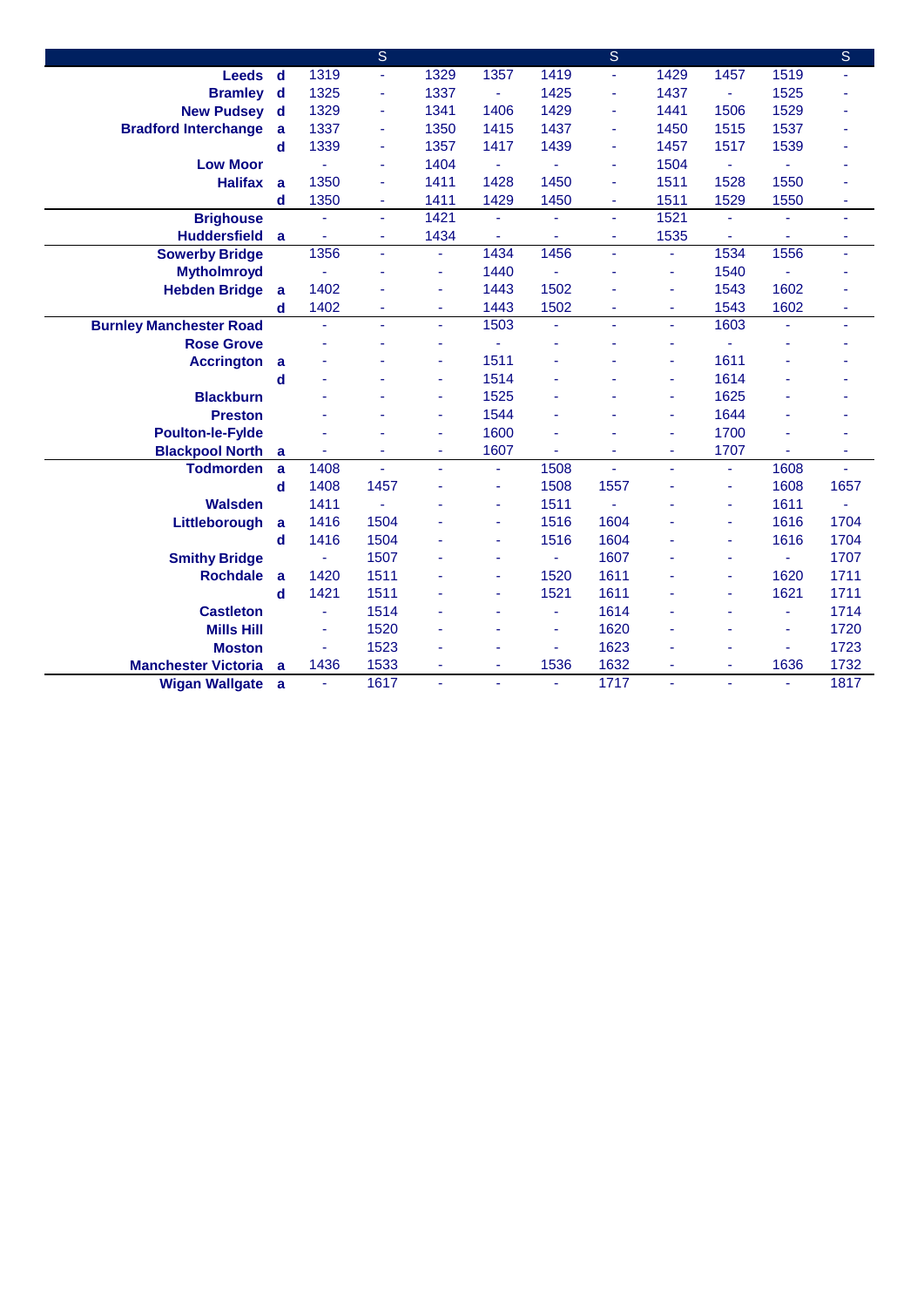|                                |              |      |                          |                | $\overline{\mathsf{s}}$ |      |                |      | $\overline{\mathbf{S}}$ |      |      |
|--------------------------------|--------------|------|--------------------------|----------------|-------------------------|------|----------------|------|-------------------------|------|------|
| <b>Leeds</b>                   | $\mathsf{d}$ | 1529 | 1557                     | 1619           | ä,                      | 1629 | 1657           | 1719 | ÷,                      | 1729 | 1757 |
| <b>Bramley</b>                 | $\mathbf d$  | 1537 | $\blacksquare$           | 1625           | ä,                      | 1637 |                | 1725 | ä,                      | 1737 |      |
| <b>New Pudsey</b>              | d            | 1541 | 1606                     | 1629           | ä,                      | 1641 | 1706           | 1729 | ä,                      | 1741 | 1806 |
| <b>Bradford Interchange</b>    | a            | 1550 | 1615                     | 1637           | ٠                       | 1650 | 1715           | 1737 | ٠                       | 1750 | 1815 |
|                                | $\mathbf d$  | 1552 | 1617                     | 1639           | ٠                       | 1657 | 1717           | 1739 | ÷                       | 1757 | 1817 |
| <b>Low Moor</b>                |              | 1559 | ÷                        |                | ä,                      | 1704 | ä,             |      | ÷                       | 1804 | ä,   |
| <b>Halifax</b>                 | a            | 1606 | 1628                     | 1650           | ٠                       | 1711 | 1728           | 1750 | ٠                       | 1811 | 1828 |
|                                | d            | 1607 | 1629                     | 1650           | ٠                       | 1711 | 1729           | 1750 | ٠                       | 1811 | 1829 |
| <b>Brighouse</b>               |              | 1618 | $\blacksquare$           |                | ÷.                      | 1721 | ä,             | ä,   | u.                      | 1821 | ä,   |
| <b>Huddersfield</b>            | a            | 1631 | $\blacksquare$           |                | ä,                      | 1734 | ä,             | ä,   | Ξ                       | 1835 | ä,   |
| <b>Sowerby Bridge</b>          |              | ÷.   | 1634                     | 1656           | ä,                      | ÷    | 1734           | 1756 | ÷,                      | ÷.   | 1834 |
| <b>Mytholmroyd</b>             |              | ä,   | 1640                     | ÷,             |                         | ٠    | 1740           | ä,   |                         | ä,   | 1840 |
| <b>Hebden Bridge</b>           | a            |      | 1643                     | 1702           |                         | ٠    | 1743           | 1802 |                         | ä,   | 1843 |
|                                | d            | ä,   | 1643                     | 1702           | ÷.                      | ٠    | 1743           | 1802 | ÷                       | ä,   | 1843 |
| <b>Burnley Manchester Road</b> |              | ä,   | 1703                     |                | ÷.                      | ٠    | 1803           | ä,   | ÷                       | ä,   | 1903 |
| <b>Rose Grove</b>              |              |      |                          |                |                         | ä    |                |      |                         | ä,   |      |
| <b>Accrington</b>              | a            | ä,   | 1711                     |                |                         | ٠    | 1811           |      |                         | ٠    | 1911 |
|                                | d            | ä,   | 1714                     |                |                         | ÷    | 1813           |      |                         | ä,   | 1914 |
| <b>Blackburn</b>               |              | ä,   | 1724                     |                |                         | ÷    | 1822           |      |                         | ä    | 1923 |
| <b>Preston</b>                 |              | ä,   | 1743                     |                |                         | ٠    | 1841           |      |                         | ä,   | 1942 |
| <b>Poulton-le-Fylde</b>        |              | ä,   | 1759                     |                |                         | ÷    | 1857           |      |                         | ä,   | 1958 |
| <b>Blackpool North</b>         | a            | ä,   | 1805                     |                | ä,                      | ä,   | 1904           |      |                         | ä,   | 2005 |
| <b>Todmorden</b>               | a            | ä,   | $\blacksquare$           | 1708           | ä,                      | ÷.   | ä,             | 1808 |                         | ä,   |      |
|                                | d            |      | $\overline{\phantom{a}}$ | 1708           | 1757                    |      | ä,             | 1808 | 1857                    |      |      |
| <b>Walsden</b>                 |              |      | $\blacksquare$           | 1711           | $\blacksquare$          |      | ä,             | 1811 |                         |      |      |
| Littleborough                  | a            |      | $\blacksquare$           | 1716           | 1804                    |      | ä,             | 1816 | 1904                    |      |      |
|                                | d            |      | ÷                        | 1716           | 1804                    |      | ٠              | 1816 | 1904                    |      |      |
| <b>Smithy Bridge</b>           |              |      | $\blacksquare$           |                | 1807                    |      |                | ÷.   | 1907                    |      |      |
| <b>Rochdale</b>                | a            |      | ä,                       | 1720           | 1811                    |      | ä,             | 1820 | 1911                    |      |      |
|                                | $\mathbf d$  |      | $\blacksquare$           | 1721           | 1811                    |      | ٠              | 1821 | 1911                    |      |      |
| <b>Castleton</b>               |              |      |                          |                | 1814                    |      |                | ٠    | 1914                    |      |      |
| <b>Mills Hill</b>              |              |      | ÷,                       | $\blacksquare$ | 1820                    |      |                | ä,   | 1920                    |      |      |
| <b>Moston</b>                  |              |      |                          | $\blacksquare$ | 1823                    |      |                | ä,   | 1923                    |      |      |
| <b>Manchester Victoria</b>     | a            | ٠    | $\blacksquare$           | 1736           | 1832                    | ٠    | $\blacksquare$ | 1836 | 1932                    | ä,   | ٠    |
| <b>Wigan Wallgate</b>          | a            | ä,   | ä,                       |                | 1917                    | ä,   |                | ä,   | 2017                    | ÷.   |      |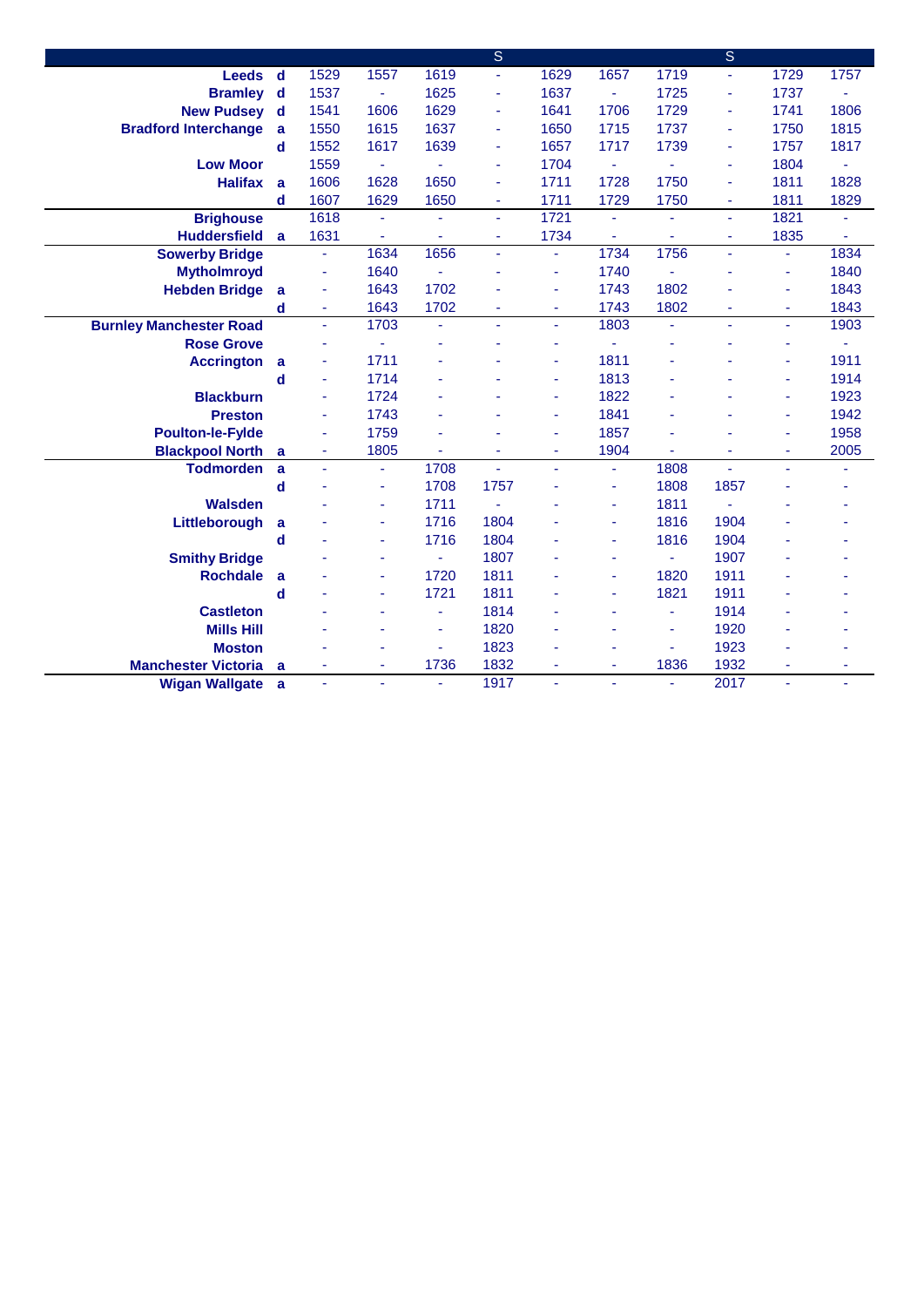|                                |              |      | $\overline{\mathbf{s}}$  |                |                |      | S              |      |                |      |      |
|--------------------------------|--------------|------|--------------------------|----------------|----------------|------|----------------|------|----------------|------|------|
| <b>Leeds</b>                   | $\mathbf d$  | 1819 | $\blacksquare$           | 1829           | 1857           | 1919 | ä              | 1929 | 1957           | 2019 | ٠    |
| <b>Bramley</b>                 | d            | 1825 | ÷                        | 1837           | $\omega$       | 1927 | ä,             | 1937 | ٠              | 2025 |      |
| <b>New Pudsey</b>              | d            | 1829 | $\overline{\phantom{a}}$ | 1841           | 1906           | 1931 | ä,             | 1941 | 2006           | 2029 |      |
| <b>Bradford Interchange</b>    | a            | 1837 | ٠                        | 1850           | 1915           | 1939 | ä,             | 1950 | 2015           | 2037 |      |
|                                | d            | 1839 | $\overline{\phantom{a}}$ | 1857           | 1917           | 1942 | ä,             | 1957 | 2017           | 2039 |      |
| <b>Low Moor</b>                |              |      | $\overline{\phantom{a}}$ | 1904           | $\blacksquare$ |      | ä,             | 2004 | $\blacksquare$ | Ξ    |      |
| <b>Halifax</b>                 | a            | 1850 | $\blacksquare$           | 1911           | 1928           | 1953 | ä,             | 2011 | 2028           | 2050 |      |
|                                | d            | 1850 | $\overline{\phantom{a}}$ | 1911           | 1929           | 1954 | ä,             | 2011 | 2029           | 2050 |      |
| <b>Brighouse</b>               |              |      | $\omega$                 | 1921           | ä,             | ä,   | ä,             | 2021 |                |      | ÷.   |
| <b>Huddersfield</b>            | a            |      | $\overline{\phantom{a}}$ | 1934           | ä,             | ä,   | $\blacksquare$ | 2034 | ٠              |      | ٠    |
| <b>Sowerby Bridge</b>          |              | 1856 | $\blacksquare$           |                | 1934           | 2000 | ä,             | ä,   | 2034           | 2056 | ä,   |
| <b>Mytholmroyd</b>             |              |      | $\overline{\phantom{a}}$ | ۰              | 1940           |      |                | ä,   | 2040           | ÷.   |      |
| <b>Hebden Bridge</b>           | a            | 1902 |                          |                | 1943           | 2006 |                | ä,   | 2043           | 2102 |      |
|                                | d            | 1902 | ÷,                       | $\blacksquare$ | 1943           | 2007 |                | ä,   | 2043           | 2102 | ä,   |
| <b>Burnley Manchester Road</b> |              | ÷,   | $\blacksquare$           | ÷.             | 2003           | ä,   | ä,             | ٠    | 2102           |      | ä,   |
| <b>Rose Grove</b>              |              |      |                          |                | ä,             |      |                | ٠    |                |      |      |
| <b>Accrington</b>              | a            |      |                          | $\blacksquare$ | 2011           |      |                | ٠    | 2111           |      |      |
|                                | d            |      |                          | ۰              | 2013           |      |                | ä,   | 2113           |      |      |
| <b>Blackburn</b>               |              |      |                          | ٠              | 2027           |      |                | ٠    | 2124           |      |      |
| <b>Preston</b>                 |              |      |                          |                | 2046           |      |                | ä,   | 2142           |      |      |
| <b>Poulton-le-Fylde</b>        |              |      |                          |                | 2102           |      |                | ä,   | 2158           |      |      |
| <b>Blackpool North</b>         | a            |      |                          | ÷              | 2108           | ä,   |                | ä,   | 2205           | ÷.   |      |
| <b>Todmorden</b>               | $\mathbf{a}$ | 1908 |                          |                | ÷              | 2014 |                | ä,   | ÷              | 2108 |      |
|                                | $\mathbf d$  | 1908 | 1957                     |                | ä,             | 2014 | 2057           | ä,   | ä,             | 2108 | 2150 |
| <b>Walsden</b>                 |              | 1911 |                          |                | ٠              | 2017 |                |      | ٠              | 2111 |      |
| Littleborough                  | a            | 1916 | 2004                     |                | ä,             | 2023 | 2104           |      | ÷              | 2116 | 2157 |
|                                | $\mathbf d$  | 1916 | 2004                     |                | ٠              | 2023 | 2104           |      | ä,             | 2116 | 2157 |
| <b>Smithy Bridge</b>           |              |      | 2007                     |                | ä,             |      | 2107           |      |                | Ξ    | 2159 |
| <b>Rochdale</b>                | a            | 1920 | 2011                     |                | ÷              | 2028 | 2111           |      | ÷              | 2120 | 2203 |
|                                | d            | 1921 | 2011                     |                | ä,             | 2029 | 2111           |      | ۰              | 2121 | 2204 |
| <b>Castleton</b>               |              | ä,   | 2014                     |                | ٠              |      | 2114           |      | ٠              | ä,   | 2207 |
| <b>Mills Hill</b>              |              | ä,   | 2020                     |                | ÷              | ٠    | 2120           |      |                | ä,   | 2212 |
| <b>Moston</b>                  |              | ä,   | 2023                     |                | ä,             | ä,   | 2123           |      |                | ä,   | 2216 |
| <b>Manchester Victoria</b>     | a            | 1936 | 2032                     |                | ٠              | 2045 | 2132           |      | ÷              | 2136 | 2225 |
| <b>Wigan Wallgate</b>          | a            | ä,   | 2117                     |                | ä,             | ä,   | 2216           | ä,   |                | ä,   | ä,   |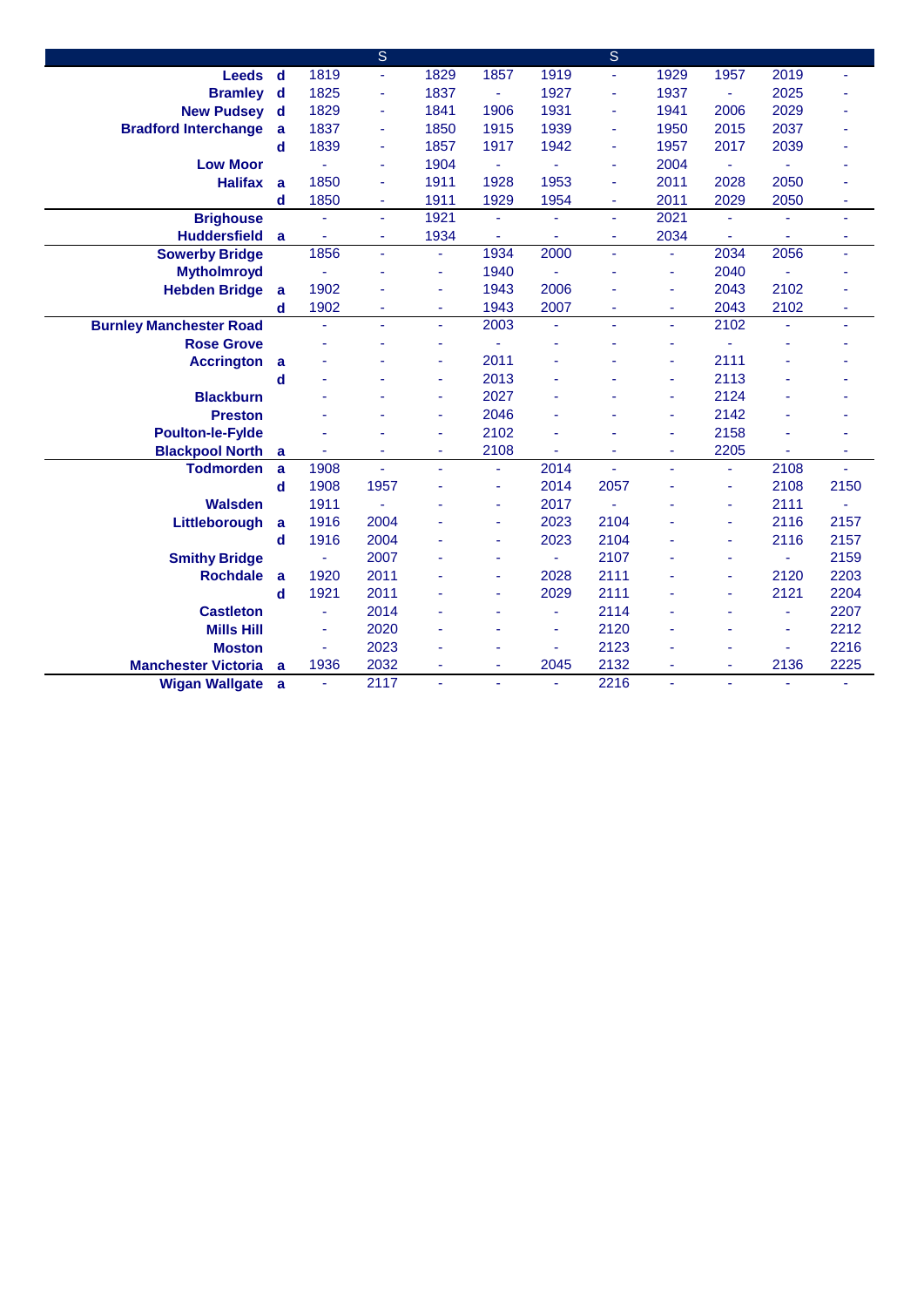| Leeds<br>d                       | 2029 | 2057           | 2118 | ÷.   | 2129 | 2157                | 2219                  | ÷,   | 2319                |
|----------------------------------|------|----------------|------|------|------|---------------------|-----------------------|------|---------------------|
| <b>Bramley</b><br>$\mathbf d$    | 2037 | ÷              | 2124 | ÷    | 2137 | $\bar{\phantom{a}}$ | 2225                  | ٠    | 2325                |
| <b>New Pudsey</b><br>$\mathbf d$ | 2041 | 2106           | 2128 | ÷    | 2141 | 2206                | 2229                  | ٠    | 2329                |
| a                                | 2050 | 2115           | 2136 | ۰    | 2150 | 2215                | 2237                  | ٠    | 2337                |
| d                                | 2057 | 2117           | 2138 | ۰    | 2152 | 2217                | 2239                  | ٠    | 2339                |
|                                  | 2104 | ä,             |      | ٠    | 2159 | L,                  | $\tilde{\phantom{a}}$ | ٠    |                     |
| a                                | 2111 | 2128           | 2149 | ä    | 2206 | 2228                | 2250                  | ÷    | 2350                |
| d                                | 2111 | 2129           | 2149 | ۰    | 2206 | 2229                | 2250                  | ۰    | 2350                |
|                                  | 2121 |                |      | ÷,   | 2216 |                     |                       | ä,   |                     |
| a                                | 2137 | ٠              |      | ٠    | 2232 |                     | ä,                    | ٠    | ٠                   |
|                                  | ä,   | 2135           | 2156 | ä,   | ä,   | 2235                | 2256                  | ä,   | $\bar{\phantom{a}}$ |
|                                  | ÷    | 2140           |      | ä    | ٠    | 2241                |                       |      |                     |
| a                                | ٠    | 2143           | 2202 |      | ٠    | 2244                | 2302                  | ÷    | 0001                |
| $\mathbf d$                      | ٠    | 2144           | 2202 | ۰    | ÷    | 2246                | 2302                  | ٠    | 0002                |
|                                  | ä,   | 2205           | ٠    | ä,   | ä,   | 2308                | ٠                     | ä,   |                     |
|                                  | ÷    | ä,             |      |      |      |                     |                       |      |                     |
| a                                | ä,   | 2213           |      |      | ٠    | 2317                |                       |      |                     |
| d                                | ä,   | 2214           |      |      | ä,   | 2317                |                       |      |                     |
|                                  | ä,   | 2224           |      |      | ÷    | 2326                |                       |      |                     |
|                                  | ä,   | 2243           |      |      | ÷    | 2345                |                       |      |                     |
|                                  | ٠    | 2259           |      |      | ٠    | 0001                |                       |      |                     |
| $\mathbf a$                      | Ξ    | 2306           | L,   | ٠    | ÷,   | 0008                | ٠                     | ٠    |                     |
| a                                | ä,   | ä,             | 2208 | ä,   | ä,   | ä,                  | 2308                  | ä,   | 0007                |
| $\mathbf d$                      |      | ÷              | 2208 | 2250 |      | $\blacksquare$      | 2308                  | 2335 | 0008                |
|                                  |      |                | 2211 | ä,   |      | ä,                  | 2311                  | Ξ    | 0010                |
| a                                |      | ÷              | 2216 | 2257 |      | ä,                  | 2316                  | 2342 | 0015                |
| $\mathbf d$                      |      |                | 2216 | 2257 |      | ÷                   | 2316                  | 2342 | 0015                |
|                                  |      |                |      | 2259 |      |                     | ٠                     | 2345 |                     |
| a                                |      |                | 2220 | 2303 |      | ä                   | 2320                  | 2349 | 0020                |
| d                                |      |                | 2221 | 2304 |      | ä,                  | 2321                  | 2349 | 0020                |
|                                  |      |                | ä,   | 2307 |      |                     | ۰                     | 2352 |                     |
|                                  |      |                | ä,   | 2312 |      |                     | ä,                    | 2357 |                     |
|                                  |      |                | ä,   | 2316 |      |                     | ÷,                    | 0001 |                     |
| a                                |      |                | 2235 | 2325 |      |                     | 2335                  | 0011 | 0034                |
| <b>Wigan Wallgate a</b>          | ä,   | $\blacksquare$ |      | ä,   | ä,   | $\blacksquare$      | ä,                    | ä,   | ÷                   |
|                                  |      |                |      |      |      |                     |                       |      |                     |

S To Southport.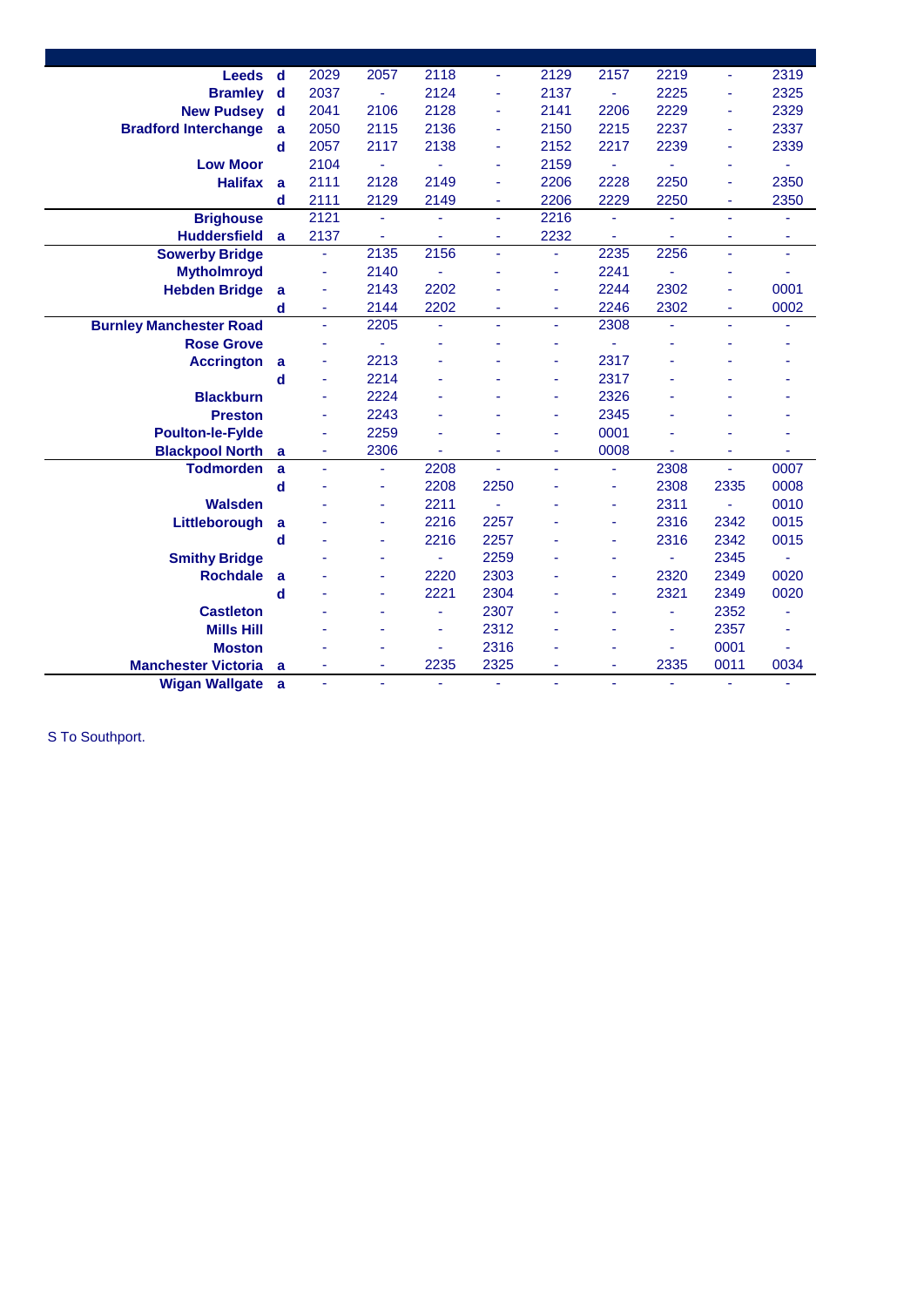## **Preston / Manchester Victoria - Leeds** Sunday 26 June

| 0814<br><b>Wigan Wallgate</b><br>0915<br>d<br>÷,<br>٠<br>$\blacksquare$<br>$\blacksquare$<br>÷<br>÷,<br>$\blacksquare$<br>$\blacksquare$<br>0854<br>0833<br>0858<br>0954<br>1000<br><b>Manchester Victoria</b><br>d<br>L,<br>ä,<br>ä,<br>Ξ<br>ä,<br>0905<br>1007<br>0840<br><b>Moston</b><br>L,<br>ä,<br>ä,<br>÷<br>۰<br>٠<br>0910<br>1011<br>0844<br><b>Mills Hill</b><br>i.<br>ä,<br>÷<br>÷<br>ä,<br>٠<br>0850<br>0915<br>1017<br><b>Castleton</b><br>÷.<br>ä,<br>ä,<br>÷<br>÷<br>0853<br>0906<br>0919<br>1006<br>1020<br><b>Rochdale</b><br>a<br>ä,<br>ä,<br>ä,<br>0907<br>1007<br>0854<br>0919<br>1021<br>d<br>ä,<br>ä,<br>ä,<br>0923<br>1025<br>0858<br><b>Smithy Bridge</b><br>$\omega$<br>L,<br>ä,<br>ä,<br>÷<br>1011<br>1028<br>0901<br>0911<br>0926<br>Littleborough<br>a<br>ä,<br>٠<br>ä,<br>0901<br>0911<br>0926<br>1011<br>1028<br>$\mathbf d$<br>ä,<br>ä,<br>ä,<br><b>Walsden</b><br>0916<br>1016<br>$\omega$<br>$\blacksquare$<br>ä,<br>ä,<br>ä,<br>ä,<br>ä,<br>0909<br>0919<br>0934<br>1019<br>1036<br><b>Todmorden</b><br>a<br>ä,<br>ä,<br>ä,<br>ä,<br>0919<br>1019<br>d<br>ä,<br>÷<br>$\blacksquare$<br>ä,<br>٠<br>٠<br>٠<br>٠<br><b>Blackpool North</b><br>$\mathbf d$<br>0918<br>ä,<br>ä,<br>L,<br>ä,<br>ä,<br>ä,<br>ä,<br>ä,<br>ä,<br>0924<br><b>Poulton-le-Fylde</b><br>ä,<br>÷,<br>0947<br><b>Preston</b><br>ä,<br><b>Blackburn</b><br>0904<br>1004<br>ä,<br>ä,<br>0911<br>1012<br><b>Accrington</b><br>a<br>ä,<br>ä,<br>1012<br>0912<br>d<br>$\sim$<br>ä,<br><b>Rose Grove</b><br>÷<br>ä<br>1021<br><b>Burnley Manchester Road</b><br>0921<br>÷<br>$\blacksquare$<br>ä,<br>٠<br>ä<br>٠<br>٠<br>÷<br>0942<br>0924<br>1024<br>1042<br><b>Hebden Bridge</b><br>a<br>ä,<br>$\blacksquare$<br>÷.<br>$\blacksquare$<br>ä,<br>ä,<br>0942<br>0925<br>1025<br>1042<br>$\mathbf d$<br>÷,<br>÷<br>÷,<br>L,<br>٠<br>1045<br>0945<br><b>Mytholmroyd</b><br>ä,<br>÷,<br>ä,<br>÷<br>٠<br>$\overline{\phantom{a}}$<br>0950<br>0931<br>1031<br>1049<br><b>Sowerby Bridge</b><br>ä,<br>$\blacksquare$<br>÷.<br>$\blacksquare$<br>Ξ<br>٠<br>1004<br>1104<br><b>Huddersfield</b><br>$\overline{\mathbf{d}}$<br>÷.<br>$\blacksquare$<br>÷.<br>ä,<br>ä,<br>$\blacksquare$<br>÷<br>٠<br>1014<br>1114<br><b>Brighouse</b><br>$\blacksquare$<br>ä,<br>÷.<br>÷,<br>ä,<br>ä,<br>ä,<br>$\blacksquare$<br>1037<br>1056<br>0956<br>0937<br>1024<br>1124<br><b>Halifax</b><br>$\omega$<br>a<br>÷.<br>ä,<br>÷.<br>$\mathbf d$<br>0858<br>0956<br>0938<br>1024<br>1038<br>1056<br>1125<br>$\blacksquare$<br>÷<br>1032<br><b>Low Moor</b><br>1132<br>$\blacksquare$<br>$\blacksquare$<br>$\blacksquare$<br>÷,<br>٠<br>٠<br>1008<br>0951<br>1040<br>1051<br>1108<br>1141<br><b>Bradford Interchange</b><br>0911<br>a<br>$\blacksquare$<br>$\blacksquare$ |             | Ÿ    | Ÿ    | B |      |      | $\overline{B}$ |      | Y    |      | B |
|----------------------------------------------------------------------------------------------------------------------------------------------------------------------------------------------------------------------------------------------------------------------------------------------------------------------------------------------------------------------------------------------------------------------------------------------------------------------------------------------------------------------------------------------------------------------------------------------------------------------------------------------------------------------------------------------------------------------------------------------------------------------------------------------------------------------------------------------------------------------------------------------------------------------------------------------------------------------------------------------------------------------------------------------------------------------------------------------------------------------------------------------------------------------------------------------------------------------------------------------------------------------------------------------------------------------------------------------------------------------------------------------------------------------------------------------------------------------------------------------------------------------------------------------------------------------------------------------------------------------------------------------------------------------------------------------------------------------------------------------------------------------------------------------------------------------------------------------------------------------------------------------------------------------------------------------------------------------------------------------------------------------------------------------------------------------------------------------------------------------------------------------------------------------------------------------------------------------------------------------------------------------------------------------------------------------------------------------------------------------------------------------------------------------------------------------------------------------------------------------------------------------------------------------------------------------------------------------------------------------------------------------------------------------------------------------------------------------------------------------|-------------|------|------|---|------|------|----------------|------|------|------|---|
|                                                                                                                                                                                                                                                                                                                                                                                                                                                                                                                                                                                                                                                                                                                                                                                                                                                                                                                                                                                                                                                                                                                                                                                                                                                                                                                                                                                                                                                                                                                                                                                                                                                                                                                                                                                                                                                                                                                                                                                                                                                                                                                                                                                                                                                                                                                                                                                                                                                                                                                                                                                                                                                                                                                                              |             |      |      |   |      |      |                |      |      |      |   |
|                                                                                                                                                                                                                                                                                                                                                                                                                                                                                                                                                                                                                                                                                                                                                                                                                                                                                                                                                                                                                                                                                                                                                                                                                                                                                                                                                                                                                                                                                                                                                                                                                                                                                                                                                                                                                                                                                                                                                                                                                                                                                                                                                                                                                                                                                                                                                                                                                                                                                                                                                                                                                                                                                                                                              |             |      |      |   |      |      |                |      |      |      |   |
|                                                                                                                                                                                                                                                                                                                                                                                                                                                                                                                                                                                                                                                                                                                                                                                                                                                                                                                                                                                                                                                                                                                                                                                                                                                                                                                                                                                                                                                                                                                                                                                                                                                                                                                                                                                                                                                                                                                                                                                                                                                                                                                                                                                                                                                                                                                                                                                                                                                                                                                                                                                                                                                                                                                                              |             |      |      |   |      |      |                |      |      |      |   |
|                                                                                                                                                                                                                                                                                                                                                                                                                                                                                                                                                                                                                                                                                                                                                                                                                                                                                                                                                                                                                                                                                                                                                                                                                                                                                                                                                                                                                                                                                                                                                                                                                                                                                                                                                                                                                                                                                                                                                                                                                                                                                                                                                                                                                                                                                                                                                                                                                                                                                                                                                                                                                                                                                                                                              |             |      |      |   |      |      |                |      |      |      |   |
|                                                                                                                                                                                                                                                                                                                                                                                                                                                                                                                                                                                                                                                                                                                                                                                                                                                                                                                                                                                                                                                                                                                                                                                                                                                                                                                                                                                                                                                                                                                                                                                                                                                                                                                                                                                                                                                                                                                                                                                                                                                                                                                                                                                                                                                                                                                                                                                                                                                                                                                                                                                                                                                                                                                                              |             |      |      |   |      |      |                |      |      |      |   |
|                                                                                                                                                                                                                                                                                                                                                                                                                                                                                                                                                                                                                                                                                                                                                                                                                                                                                                                                                                                                                                                                                                                                                                                                                                                                                                                                                                                                                                                                                                                                                                                                                                                                                                                                                                                                                                                                                                                                                                                                                                                                                                                                                                                                                                                                                                                                                                                                                                                                                                                                                                                                                                                                                                                                              |             |      |      |   |      |      |                |      |      |      |   |
|                                                                                                                                                                                                                                                                                                                                                                                                                                                                                                                                                                                                                                                                                                                                                                                                                                                                                                                                                                                                                                                                                                                                                                                                                                                                                                                                                                                                                                                                                                                                                                                                                                                                                                                                                                                                                                                                                                                                                                                                                                                                                                                                                                                                                                                                                                                                                                                                                                                                                                                                                                                                                                                                                                                                              |             |      |      |   |      |      |                |      |      |      |   |
|                                                                                                                                                                                                                                                                                                                                                                                                                                                                                                                                                                                                                                                                                                                                                                                                                                                                                                                                                                                                                                                                                                                                                                                                                                                                                                                                                                                                                                                                                                                                                                                                                                                                                                                                                                                                                                                                                                                                                                                                                                                                                                                                                                                                                                                                                                                                                                                                                                                                                                                                                                                                                                                                                                                                              |             |      |      |   |      |      |                |      |      |      |   |
|                                                                                                                                                                                                                                                                                                                                                                                                                                                                                                                                                                                                                                                                                                                                                                                                                                                                                                                                                                                                                                                                                                                                                                                                                                                                                                                                                                                                                                                                                                                                                                                                                                                                                                                                                                                                                                                                                                                                                                                                                                                                                                                                                                                                                                                                                                                                                                                                                                                                                                                                                                                                                                                                                                                                              |             |      |      |   |      |      |                |      |      |      |   |
|                                                                                                                                                                                                                                                                                                                                                                                                                                                                                                                                                                                                                                                                                                                                                                                                                                                                                                                                                                                                                                                                                                                                                                                                                                                                                                                                                                                                                                                                                                                                                                                                                                                                                                                                                                                                                                                                                                                                                                                                                                                                                                                                                                                                                                                                                                                                                                                                                                                                                                                                                                                                                                                                                                                                              |             |      |      |   |      |      |                |      |      |      |   |
|                                                                                                                                                                                                                                                                                                                                                                                                                                                                                                                                                                                                                                                                                                                                                                                                                                                                                                                                                                                                                                                                                                                                                                                                                                                                                                                                                                                                                                                                                                                                                                                                                                                                                                                                                                                                                                                                                                                                                                                                                                                                                                                                                                                                                                                                                                                                                                                                                                                                                                                                                                                                                                                                                                                                              |             |      |      |   |      |      |                |      |      |      |   |
|                                                                                                                                                                                                                                                                                                                                                                                                                                                                                                                                                                                                                                                                                                                                                                                                                                                                                                                                                                                                                                                                                                                                                                                                                                                                                                                                                                                                                                                                                                                                                                                                                                                                                                                                                                                                                                                                                                                                                                                                                                                                                                                                                                                                                                                                                                                                                                                                                                                                                                                                                                                                                                                                                                                                              |             |      |      |   |      |      |                |      |      |      |   |
|                                                                                                                                                                                                                                                                                                                                                                                                                                                                                                                                                                                                                                                                                                                                                                                                                                                                                                                                                                                                                                                                                                                                                                                                                                                                                                                                                                                                                                                                                                                                                                                                                                                                                                                                                                                                                                                                                                                                                                                                                                                                                                                                                                                                                                                                                                                                                                                                                                                                                                                                                                                                                                                                                                                                              |             |      |      |   |      |      |                |      |      |      |   |
|                                                                                                                                                                                                                                                                                                                                                                                                                                                                                                                                                                                                                                                                                                                                                                                                                                                                                                                                                                                                                                                                                                                                                                                                                                                                                                                                                                                                                                                                                                                                                                                                                                                                                                                                                                                                                                                                                                                                                                                                                                                                                                                                                                                                                                                                                                                                                                                                                                                                                                                                                                                                                                                                                                                                              |             |      |      |   |      |      |                |      |      |      |   |
|                                                                                                                                                                                                                                                                                                                                                                                                                                                                                                                                                                                                                                                                                                                                                                                                                                                                                                                                                                                                                                                                                                                                                                                                                                                                                                                                                                                                                                                                                                                                                                                                                                                                                                                                                                                                                                                                                                                                                                                                                                                                                                                                                                                                                                                                                                                                                                                                                                                                                                                                                                                                                                                                                                                                              |             |      |      |   |      |      |                |      |      |      |   |
|                                                                                                                                                                                                                                                                                                                                                                                                                                                                                                                                                                                                                                                                                                                                                                                                                                                                                                                                                                                                                                                                                                                                                                                                                                                                                                                                                                                                                                                                                                                                                                                                                                                                                                                                                                                                                                                                                                                                                                                                                                                                                                                                                                                                                                                                                                                                                                                                                                                                                                                                                                                                                                                                                                                                              |             |      |      |   |      |      |                |      |      |      |   |
|                                                                                                                                                                                                                                                                                                                                                                                                                                                                                                                                                                                                                                                                                                                                                                                                                                                                                                                                                                                                                                                                                                                                                                                                                                                                                                                                                                                                                                                                                                                                                                                                                                                                                                                                                                                                                                                                                                                                                                                                                                                                                                                                                                                                                                                                                                                                                                                                                                                                                                                                                                                                                                                                                                                                              |             |      |      |   |      |      |                |      |      |      |   |
|                                                                                                                                                                                                                                                                                                                                                                                                                                                                                                                                                                                                                                                                                                                                                                                                                                                                                                                                                                                                                                                                                                                                                                                                                                                                                                                                                                                                                                                                                                                                                                                                                                                                                                                                                                                                                                                                                                                                                                                                                                                                                                                                                                                                                                                                                                                                                                                                                                                                                                                                                                                                                                                                                                                                              |             |      |      |   |      |      |                |      |      |      |   |
|                                                                                                                                                                                                                                                                                                                                                                                                                                                                                                                                                                                                                                                                                                                                                                                                                                                                                                                                                                                                                                                                                                                                                                                                                                                                                                                                                                                                                                                                                                                                                                                                                                                                                                                                                                                                                                                                                                                                                                                                                                                                                                                                                                                                                                                                                                                                                                                                                                                                                                                                                                                                                                                                                                                                              |             |      |      |   |      |      |                |      |      |      |   |
|                                                                                                                                                                                                                                                                                                                                                                                                                                                                                                                                                                                                                                                                                                                                                                                                                                                                                                                                                                                                                                                                                                                                                                                                                                                                                                                                                                                                                                                                                                                                                                                                                                                                                                                                                                                                                                                                                                                                                                                                                                                                                                                                                                                                                                                                                                                                                                                                                                                                                                                                                                                                                                                                                                                                              |             |      |      |   |      |      |                |      |      |      |   |
|                                                                                                                                                                                                                                                                                                                                                                                                                                                                                                                                                                                                                                                                                                                                                                                                                                                                                                                                                                                                                                                                                                                                                                                                                                                                                                                                                                                                                                                                                                                                                                                                                                                                                                                                                                                                                                                                                                                                                                                                                                                                                                                                                                                                                                                                                                                                                                                                                                                                                                                                                                                                                                                                                                                                              |             |      |      |   |      |      |                |      |      |      |   |
|                                                                                                                                                                                                                                                                                                                                                                                                                                                                                                                                                                                                                                                                                                                                                                                                                                                                                                                                                                                                                                                                                                                                                                                                                                                                                                                                                                                                                                                                                                                                                                                                                                                                                                                                                                                                                                                                                                                                                                                                                                                                                                                                                                                                                                                                                                                                                                                                                                                                                                                                                                                                                                                                                                                                              |             |      |      |   |      |      |                |      |      |      |   |
|                                                                                                                                                                                                                                                                                                                                                                                                                                                                                                                                                                                                                                                                                                                                                                                                                                                                                                                                                                                                                                                                                                                                                                                                                                                                                                                                                                                                                                                                                                                                                                                                                                                                                                                                                                                                                                                                                                                                                                                                                                                                                                                                                                                                                                                                                                                                                                                                                                                                                                                                                                                                                                                                                                                                              |             |      |      |   |      |      |                |      |      |      |   |
|                                                                                                                                                                                                                                                                                                                                                                                                                                                                                                                                                                                                                                                                                                                                                                                                                                                                                                                                                                                                                                                                                                                                                                                                                                                                                                                                                                                                                                                                                                                                                                                                                                                                                                                                                                                                                                                                                                                                                                                                                                                                                                                                                                                                                                                                                                                                                                                                                                                                                                                                                                                                                                                                                                                                              |             |      |      |   |      |      |                |      |      |      |   |
|                                                                                                                                                                                                                                                                                                                                                                                                                                                                                                                                                                                                                                                                                                                                                                                                                                                                                                                                                                                                                                                                                                                                                                                                                                                                                                                                                                                                                                                                                                                                                                                                                                                                                                                                                                                                                                                                                                                                                                                                                                                                                                                                                                                                                                                                                                                                                                                                                                                                                                                                                                                                                                                                                                                                              |             |      |      |   |      |      |                |      |      |      |   |
|                                                                                                                                                                                                                                                                                                                                                                                                                                                                                                                                                                                                                                                                                                                                                                                                                                                                                                                                                                                                                                                                                                                                                                                                                                                                                                                                                                                                                                                                                                                                                                                                                                                                                                                                                                                                                                                                                                                                                                                                                                                                                                                                                                                                                                                                                                                                                                                                                                                                                                                                                                                                                                                                                                                                              |             |      |      |   |      |      |                |      |      |      |   |
|                                                                                                                                                                                                                                                                                                                                                                                                                                                                                                                                                                                                                                                                                                                                                                                                                                                                                                                                                                                                                                                                                                                                                                                                                                                                                                                                                                                                                                                                                                                                                                                                                                                                                                                                                                                                                                                                                                                                                                                                                                                                                                                                                                                                                                                                                                                                                                                                                                                                                                                                                                                                                                                                                                                                              |             |      |      |   |      |      |                |      |      |      |   |
|                                                                                                                                                                                                                                                                                                                                                                                                                                                                                                                                                                                                                                                                                                                                                                                                                                                                                                                                                                                                                                                                                                                                                                                                                                                                                                                                                                                                                                                                                                                                                                                                                                                                                                                                                                                                                                                                                                                                                                                                                                                                                                                                                                                                                                                                                                                                                                                                                                                                                                                                                                                                                                                                                                                                              |             |      |      |   |      |      |                |      |      |      |   |
|                                                                                                                                                                                                                                                                                                                                                                                                                                                                                                                                                                                                                                                                                                                                                                                                                                                                                                                                                                                                                                                                                                                                                                                                                                                                                                                                                                                                                                                                                                                                                                                                                                                                                                                                                                                                                                                                                                                                                                                                                                                                                                                                                                                                                                                                                                                                                                                                                                                                                                                                                                                                                                                                                                                                              |             |      |      |   |      |      |                |      |      |      |   |
|                                                                                                                                                                                                                                                                                                                                                                                                                                                                                                                                                                                                                                                                                                                                                                                                                                                                                                                                                                                                                                                                                                                                                                                                                                                                                                                                                                                                                                                                                                                                                                                                                                                                                                                                                                                                                                                                                                                                                                                                                                                                                                                                                                                                                                                                                                                                                                                                                                                                                                                                                                                                                                                                                                                                              |             |      |      |   |      |      |                |      |      |      |   |
|                                                                                                                                                                                                                                                                                                                                                                                                                                                                                                                                                                                                                                                                                                                                                                                                                                                                                                                                                                                                                                                                                                                                                                                                                                                                                                                                                                                                                                                                                                                                                                                                                                                                                                                                                                                                                                                                                                                                                                                                                                                                                                                                                                                                                                                                                                                                                                                                                                                                                                                                                                                                                                                                                                                                              |             |      |      |   |      |      |                |      |      |      |   |
| $\blacksquare$<br>$\blacksquare$                                                                                                                                                                                                                                                                                                                                                                                                                                                                                                                                                                                                                                                                                                                                                                                                                                                                                                                                                                                                                                                                                                                                                                                                                                                                                                                                                                                                                                                                                                                                                                                                                                                                                                                                                                                                                                                                                                                                                                                                                                                                                                                                                                                                                                                                                                                                                                                                                                                                                                                                                                                                                                                                                                             | $\mathbf d$ | 0914 | 1011 |   | 0954 | 1043 |                | 1054 | 1111 | 1143 |   |
| <b>New Pudsey</b><br>1003<br>1053<br>1103<br>1153<br>$\mathbf d$<br>0923<br>1019<br>1119<br>$\blacksquare$<br>$\blacksquare$                                                                                                                                                                                                                                                                                                                                                                                                                                                                                                                                                                                                                                                                                                                                                                                                                                                                                                                                                                                                                                                                                                                                                                                                                                                                                                                                                                                                                                                                                                                                                                                                                                                                                                                                                                                                                                                                                                                                                                                                                                                                                                                                                                                                                                                                                                                                                                                                                                                                                                                                                                                                                 |             |      |      |   |      |      |                |      |      |      |   |
| 1006<br>1056<br>1106<br>1156<br><b>Bramley</b><br>d<br>$\blacksquare$<br>$\sim$<br>$\blacksquare$                                                                                                                                                                                                                                                                                                                                                                                                                                                                                                                                                                                                                                                                                                                                                                                                                                                                                                                                                                                                                                                                                                                                                                                                                                                                                                                                                                                                                                                                                                                                                                                                                                                                                                                                                                                                                                                                                                                                                                                                                                                                                                                                                                                                                                                                                                                                                                                                                                                                                                                                                                                                                                            |             |      |      |   |      |      |                |      |      |      |   |
| 1029<br>1015<br>1104<br>1128<br>1204<br>0935<br>1115<br><b>Leeds</b><br>a<br>÷,<br>÷                                                                                                                                                                                                                                                                                                                                                                                                                                                                                                                                                                                                                                                                                                                                                                                                                                                                                                                                                                                                                                                                                                                                                                                                                                                                                                                                                                                                                                                                                                                                                                                                                                                                                                                                                                                                                                                                                                                                                                                                                                                                                                                                                                                                                                                                                                                                                                                                                                                                                                                                                                                                                                                         |             |      |      |   |      |      |                |      |      |      |   |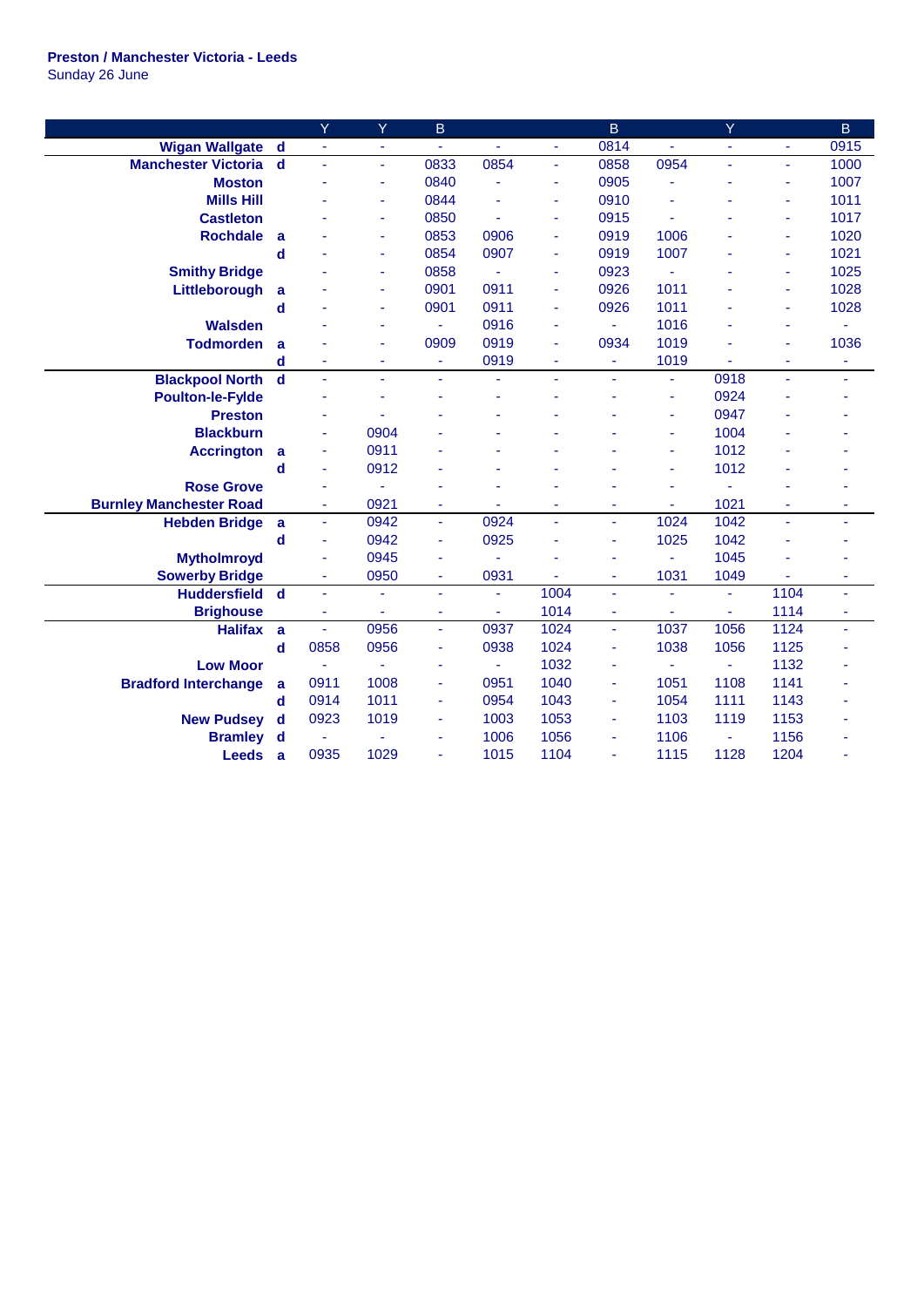|                                |                         |      | Y    |                          | B              |      | Y    |                | B              |      | Y    |
|--------------------------------|-------------------------|------|------|--------------------------|----------------|------|------|----------------|----------------|------|------|
| <b>Wigan Wallgate</b>          | $\mathbf d$             | ä,   | ä,   |                          | 1015           |      | ä,   | $\blacksquare$ | 1115           |      | ä,   |
| <b>Manchester Victoria</b>     | $\mathbf d$             | 1054 | ä,   | ÷.                       | 1059           | 1154 | ä,   | $\blacksquare$ | 1202           | 1254 | ä,   |
| <b>Moston</b>                  |                         |      | ä,   |                          | 1106           |      |      | ÷              | 1209           |      |      |
| <b>Mills Hill</b>              |                         |      | ä,   |                          | 1111           |      |      | ٠              | 1213           |      |      |
| <b>Castleton</b>               |                         |      |      | ٠                        | 1116           |      |      | ÷              | 1219           |      |      |
| <b>Rochdale</b>                | a                       | 1106 |      | ä,                       | 1120           | 1207 |      | ٠              | 1222           | 1306 |      |
|                                | d                       | 1107 |      | ä,                       | 1120           | 1208 |      | ٠              | 1222           | 1307 |      |
| <b>Smithy Bridge</b>           |                         | ä,   |      | ä,                       | 1124           |      |      | ٠              | 1226           | ÷    |      |
| Littleborough                  | a                       | 1111 |      | ä,                       | 1127           | 1213 |      | ÷,             | 1229           | 1311 |      |
|                                | $\mathbf d$             | 1111 |      |                          | 1127           | 1213 |      | ÷,             | 1229           | 1311 |      |
| <b>Walsden</b>                 |                         | 1116 | ä,   |                          | ä,             | 1219 |      | ÷,             | ÷              | 1316 |      |
| <b>Todmorden</b>               | a                       | 1119 | ä,   |                          | 1135           | 1222 |      | ÷,             | 1237           | 1319 | ä,   |
|                                | d                       | 1119 | ÷.   | $\overline{\phantom{a}}$ | $\blacksquare$ | 1223 |      | ٠              | ٠              | 1319 | ٠    |
| <b>Blackpool North</b>         | $\mathbf d$             | ä,   | 1023 | ä,                       | ä,             | ÷    | 1117 | ä,             |                | ä,   | 1217 |
| <b>Poulton-le-Fylde</b>        |                         | ÷    | 1029 |                          |                | ٠    | 1123 |                |                | ä,   | 1223 |
| <b>Preston</b>                 |                         | ä,   | 1047 |                          |                |      | 1143 |                |                | Ξ    | 1241 |
| <b>Blackburn</b>               |                         | ä,   | 1104 |                          |                |      | 1200 |                |                | ٠    | 1257 |
| <b>Accrington</b>              | a                       | ä,   | 1111 |                          |                | ٠    | 1207 |                |                | ٠    | 1305 |
|                                | d                       | ä,   | 1112 |                          |                | ٠    | 1208 | ä,             |                | ä,   | 1305 |
| <b>Rose Grove</b>              |                         |      | ä,   |                          |                |      | ä,   | ä,             |                | ٠    | ä,   |
| <b>Burnley Manchester Road</b> |                         | ä,   | 1121 | ÷                        | $\blacksquare$ | ٠    | 1217 | ٠              |                | ٠    | 1314 |
| <b>Hebden Bridge</b>           | a                       | 1124 | 1141 | ÷.                       | $\blacksquare$ | 1229 | 1238 | $\blacksquare$ | ÷              | 1324 | 1335 |
|                                | $\mathbf d$             | 1125 | 1141 |                          | $\blacksquare$ | 1229 | 1238 |                | ٠              | 1325 | 1336 |
| <b>Mytholmroyd</b>             |                         | ä,   | 1144 |                          | ÷              | ٠    | 1241 |                | ÷              | ä,   | 1339 |
| <b>Sowerby Bridge</b>          |                         | 1131 | 1149 |                          | $\blacksquare$ | 1237 | 1245 |                | $\blacksquare$ | 1331 | 1343 |
| <b>Huddersfield</b>            | $\overline{\mathbf{d}}$ |      | ٠    | 1204                     | $\blacksquare$ | ä,   | ÷    | 1304           | ä,             |      | ÷    |
| <b>Brighouse</b>               |                         |      | ÷    | 1214                     | ä,             |      | ä,   | 1314           | $\blacksquare$ | ä,   | ÷    |
| <b>Halifax</b>                 | a                       | 1137 | 1155 | 1224                     | ä,             | 1243 | 1252 | 1324           | ÷.             | 1337 | 1350 |
|                                | d                       | 1138 | 1156 | 1225                     | ÷              | 1244 | 1252 | 1324           | ٠              | 1338 | 1350 |
| <b>Low Moor</b>                |                         |      |      | 1232                     | ä,             |      | ä,   | 1332           |                | ä,   |      |
| <b>Bradford Interchange</b>    | a                       | 1151 | 1208 | 1241                     | $\blacksquare$ | 1257 | 1304 | 1340           | ٠              | 1351 | 1402 |
|                                | d                       | 1154 | 1210 | 1243                     | ä,             | 1300 | 1307 | 1343           |                | 1354 | 1405 |
| <b>New Pudsey</b>              | $\mathbf d$             | 1203 | 1219 | 1253                     | $\blacksquare$ | 1309 | 1315 | 1353           | ٠              | 1403 | 1413 |
| <b>Bramley</b>                 | $\mathbf d$             | 1206 | ÷    | 1256                     | ÷              | 1312 | ÷    | 1356           | $\blacksquare$ | 1406 |      |
| <b>Leeds</b>                   | $\mathbf{a}$            | 1215 | 1228 | 1304                     | ÷              | 1320 | 1327 | 1404           | $\blacksquare$ | 1415 | 1426 |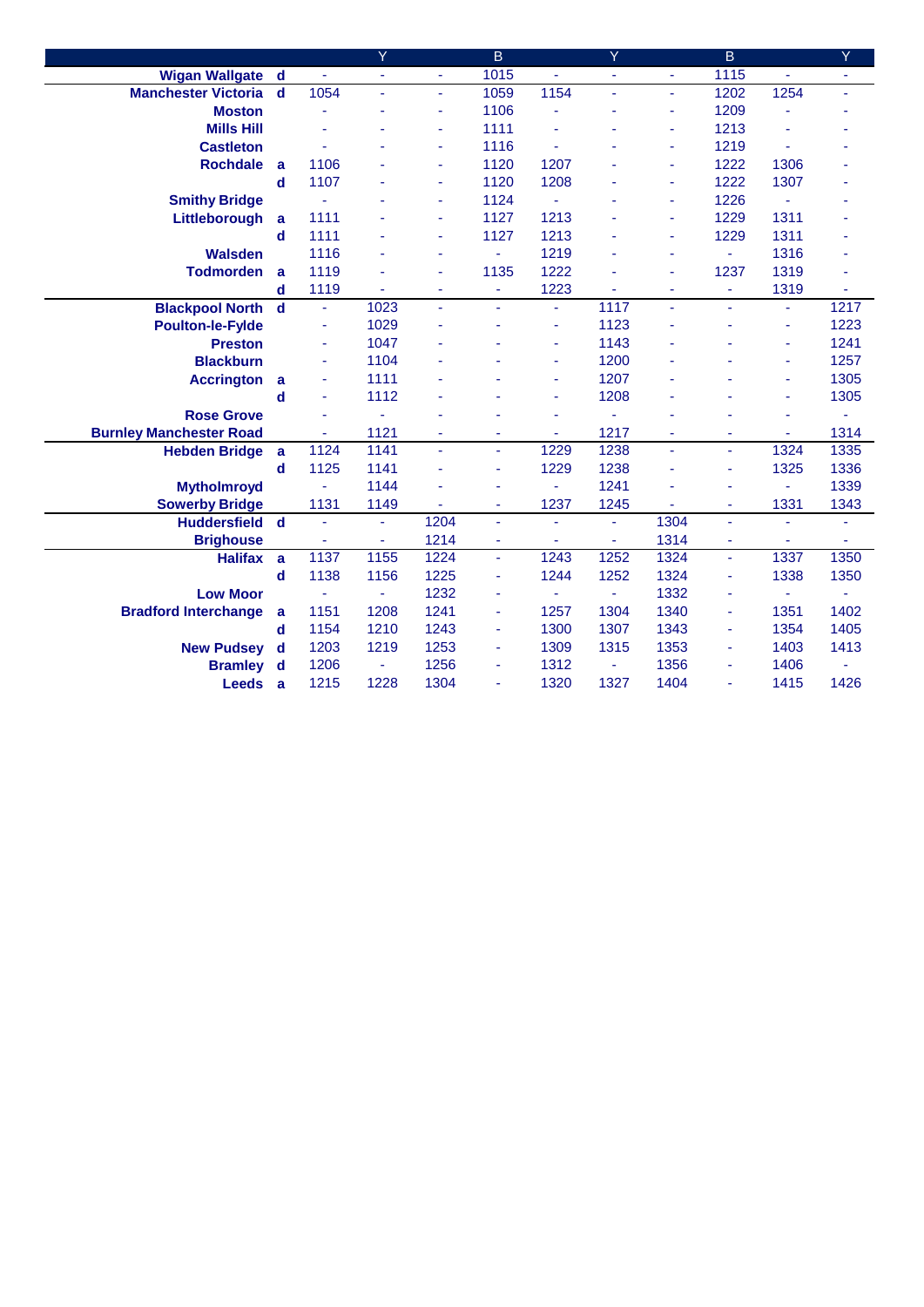|                                |                         |                | B              |                | Ÿ    |                | B    |                          | Ÿ              |      | B    |
|--------------------------------|-------------------------|----------------|----------------|----------------|------|----------------|------|--------------------------|----------------|------|------|
| <b>Wigan Wallgate</b>          | $\mathbf d$             | $\blacksquare$ | 1215           | u.             | ä,   | ÷.             | 1315 | ä,                       | $\blacksquare$ | ÷.   | 1415 |
| <b>Manchester Victoria</b>     | $\overline{\mathbf{d}}$ | ä              | 1300           | 1354           |      | ä,             | 1400 | 1454                     |                | ä,   | 1500 |
| <b>Moston</b>                  |                         | ä,             | 1307           |                |      | ٠              | 1407 |                          |                | ٠    | 1507 |
| <b>Mills Hill</b>              |                         | ä,             | 1311           |                |      |                | 1411 |                          |                | ٠    | 1511 |
| <b>Castleton</b>               |                         | ٠              | 1317           |                |      |                | 1417 |                          |                | ٠    | 1517 |
| <b>Rochdale</b>                | a                       | ä,             | 1320           | 1406           |      | ۰              | 1420 | 1506                     |                | ÷    | 1520 |
|                                | d                       | ä,             | 1321           | 1407           |      | ۰              | 1421 | 1507                     |                | ٠    | 1521 |
| <b>Smithy Bridge</b>           |                         | ٠              | 1325           | ä,             |      | ٠              | 1425 | ä,                       |                | ÷    | 1525 |
| Littleborough                  | a                       | ٠              | 1328           | 1411           |      | ۰              | 1428 | 1511                     |                | ٠    | 1528 |
|                                | $\mathbf d$             | ä,             | 1328           | 1411           |      | ÷              | 1428 | 1511                     |                | ä,   | 1528 |
| <b>Walsden</b>                 |                         | ä,             | ÷.             | 1416           |      | ٠              | ä,   | 1516                     |                | ٠    | ÷    |
| <b>Todmorden</b>               | a                       | ä,             | 1336           | 1419           |      | ä,             | 1436 | 1519                     |                | ä,   | 1536 |
|                                | $\mathbf d$             | ÷              | ٠              | 1419           | ä,   | $\blacksquare$ | ä,   | 1519                     |                | ä,   | ٠    |
| <b>Blackpool North</b>         | $\mathbf d$             | L,             | ä,             | L,             | 1318 | ä,             | ä,   | ä,                       | 1418           |      | ä,   |
| <b>Poulton-le-Fylde</b>        |                         |                | ٠              | ä,             | 1324 |                |      | $\overline{\phantom{a}}$ | 1424           |      |      |
| <b>Preston</b>                 |                         |                |                |                | 1342 |                |      | ä,                       | 1442           |      |      |
| <b>Blackburn</b>               |                         |                |                |                | 1358 |                |      | ä,                       | 1459           |      |      |
| <b>Accrington</b>              | a                       |                |                | ä,             | 1406 |                |      | ٠                        | 1506           |      |      |
|                                | d                       |                |                |                | 1406 |                |      | ÷                        | 1507           |      |      |
| <b>Rose Grove</b>              |                         |                | ä,             |                | ä,   | ٠              |      | ä,                       |                |      |      |
| <b>Burnley Manchester Road</b> |                         | ä,             | ٠              | $\blacksquare$ | 1415 | $\blacksquare$ | ä,   | ٠                        | 1516           | ÷.   | ۰    |
| <b>Hebden Bridge</b>           | a                       | ä,             | ÷.             | 1424           | 1436 | ä,             | ä,   | 1524                     | 1537           | ä,   | ÷    |
|                                | $\mathbf d$             |                | ÷              | 1425           | 1437 | ä              | ä,   | 1525                     | 1537           |      |      |
| <b>Mytholmroyd</b>             |                         |                | ä,             | ä,             | 1440 |                | ä,   | $\blacksquare$           | 1540           |      |      |
| <b>Sowerby Bridge</b>          |                         |                | ٠              | 1431           | 1445 |                | ÷    | 1531                     | 1545           |      | ۰    |
| <b>Huddersfield</b>            | $\mathbf d$             | 1404           | $\blacksquare$ |                | ä,   | 1504           | ä,   | ä,                       | ä,             | 1604 | ÷    |
| <b>Brighouse</b>               |                         | 1414           | ٠              |                | ÷,   | 1514           | ÷    |                          |                | 1614 | ٠    |
| <b>Halifax</b>                 | a                       | 1424           | $\omega$       | 1437           | 1451 | 1524           | ä,   | 1537                     | 1552           | 1624 | ÷.   |
|                                | $\mathbf d$             | 1425           | ÷              | 1438           | 1452 | 1524           | ÷    | 1538                     | 1552           | 1624 |      |
| <b>Low Moor</b>                |                         | 1432           | ä,             |                | ä,   | 1532           | ä,   | $\omega$                 |                | 1632 |      |
| <b>Bradford Interchange</b>    | a                       | 1441           | ٠              | 1452           | 1504 | 1540           | ٠    | 1551                     | 1604           | 1640 |      |
|                                | $\mathbf d$             | 1443           | ÷              | 1455           | 1506 | 1543           | ä,   | 1554                     | 1607           | 1643 |      |
| <b>New Pudsey</b>              | d                       | 1453           | $\blacksquare$ | 1503           | 1515 | 1553           | ä,   | 1603                     | 1615           | 1653 |      |
| <b>Bramley</b>                 | d                       | 1456           | ٠              | 1506           | ä,   | 1556           | ä,   | 1606                     | $\blacksquare$ | 1656 |      |
| <b>Leeds</b>                   | a                       | 1504           | ä,             | 1515           | 1526 | 1604           | ä,   | 1615                     | 1627           | 1704 | ٠    |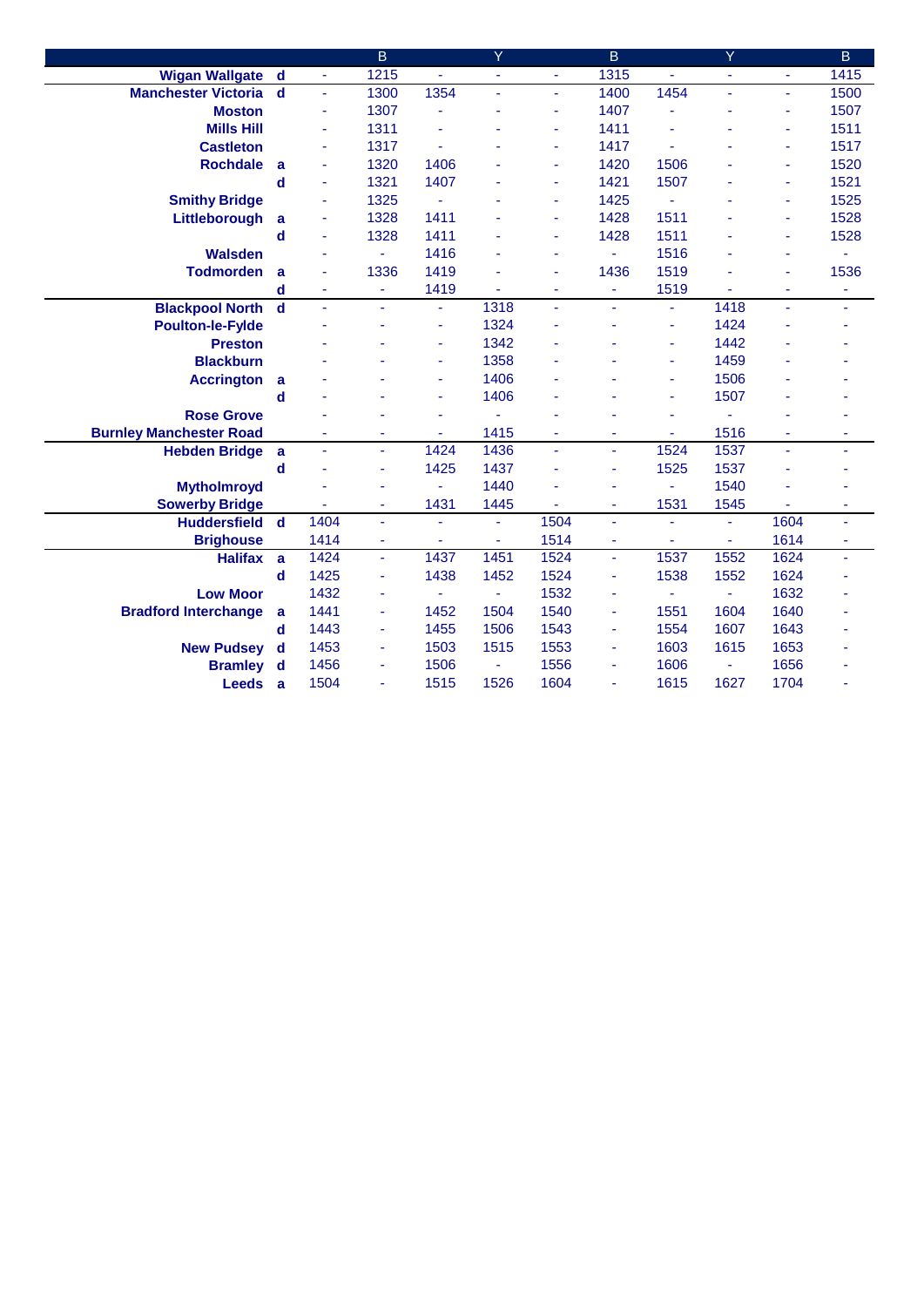|                                |                         |      | Y    |                | B              |      | Y    |                          | B              |      | Y    |
|--------------------------------|-------------------------|------|------|----------------|----------------|------|------|--------------------------|----------------|------|------|
| <b>Wigan Wallgate</b>          | $\mathbf d$             | ä,   | ä,   |                | 1515           |      | ä,   | $\blacksquare$           | 1615           |      | ä,   |
| <b>Manchester Victoria</b>     | $\mathbf d$             | 1554 | ä,   | ÷              | 1600           | 1654 | ä,   | $\blacksquare$           | 1700           | 1754 | ä,   |
| <b>Moston</b>                  |                         |      |      |                | 1607           |      |      | ÷                        | 1707           |      |      |
| <b>Mills Hill</b>              |                         |      | ÷    |                | 1611           |      |      | ٠                        | 1711           |      |      |
| <b>Castleton</b>               |                         |      |      | ٠              | 1617           |      |      | ٠                        | 1717           |      |      |
| <b>Rochdale</b>                | a                       | 1606 |      | ÷              | 1620           | 1706 |      | ٠                        | 1720           | 1806 |      |
|                                | d                       | 1607 |      | ÷              | 1621           | 1707 |      | ٠                        | 1721           | 1807 |      |
| <b>Smithy Bridge</b>           |                         |      |      | ä,             | 1625           |      |      | ٠                        | 1725           | ÷    |      |
| Littleborough                  | a                       | 1611 |      | ٠              | 1628           | 1711 |      | ÷,                       | 1728           | 1811 |      |
|                                | d                       | 1611 |      |                | 1628           | 1711 |      | ٠                        | 1728           | 1811 |      |
| <b>Walsden</b>                 |                         | 1616 | ä,   |                | ä,             | 1716 |      | ÷,                       | ÷.             | 1816 |      |
| <b>Todmorden</b>               | a                       | 1619 | ä,   |                | 1636           | 1719 |      | $\overline{\phantom{a}}$ | 1736           | 1819 | ä,   |
|                                | d                       | 1619 | ä,   | $\blacksquare$ | ÷              | 1719 |      | ٠                        | $\blacksquare$ | 1819 | ä,   |
| <b>Blackpool North</b>         | $\mathbf d$             | ä,   | 1518 |                |                | ÷    | 1615 | ÷,                       |                | ä,   | 1718 |
| <b>Poulton-le-Fylde</b>        |                         | ٠    | 1524 |                |                | ٠    | 1621 |                          |                | ٠    | 1724 |
| <b>Preston</b>                 |                         | ÷    | 1542 |                |                |      | 1641 |                          |                | Ξ    | 1742 |
| <b>Blackburn</b>               |                         | ä,   | 1559 |                |                |      | 1659 |                          |                | ٠    | 1758 |
| <b>Accrington</b>              | a                       | ÷    | 1606 |                |                | ٠    | 1706 |                          |                | ٠    | 1806 |
|                                | d                       | ä,   | 1607 |                |                | ٠    | 1707 |                          |                | ä,   | 1806 |
| <b>Rose Grove</b>              |                         |      |      |                |                |      |      |                          |                | ٠    | ä,   |
| <b>Burnley Manchester Road</b> |                         | ä,   | 1616 | $\blacksquare$ | ٠              | ٠    | 1716 | ٠                        |                | ٠    | 1815 |
| <b>Hebden Bridge</b>           | a                       | 1624 | 1637 | ÷.             | $\blacksquare$ | 1724 | 1737 | $\blacksquare$           | ÷              | 1824 | 1836 |
|                                | $\mathbf d$             | 1625 | 1637 |                | $\blacksquare$ | 1725 | 1737 |                          | ٠              | 1825 | 1837 |
| <b>Mytholmroyd</b>             |                         | ä,   | 1640 |                | ä,             | ٠    | 1740 |                          | ÷              | ä,   | 1840 |
| <b>Sowerby Bridge</b>          |                         | 1631 | 1645 |                | $\blacksquare$ | 1731 | 1745 |                          | $\blacksquare$ | 1831 | 1845 |
| <b>Huddersfield</b>            | $\overline{\mathbf{d}}$ |      | ٠    | 1704           | $\blacksquare$ |      | ÷    | 1804                     | ä,             |      | ÷    |
| <b>Brighouse</b>               |                         |      | ä,   | 1714           | ä,             |      | ä,   | 1815                     |                | ä,   | ÷    |
| <b>Halifax</b>                 | a                       | 1637 | 1652 | 1724           | ä,             | 1737 | 1752 | 1826                     | ÷              | 1837 | 1851 |
|                                | d                       | 1638 | 1652 | 1724           | ä,             | 1738 | 1752 | 1826                     | ٠              | 1838 | 1852 |
| <b>Low Moor</b>                |                         |      |      | 1732           | ä,             |      | ä,   | 1834                     |                | ä,   |      |
| <b>Bradford Interchange</b>    | a                       | 1651 | 1704 | 1740           | $\blacksquare$ | 1751 | 1805 | 1842                     | ٠              | 1851 | 1904 |
|                                | d                       | 1654 | 1707 | 1743           | Ξ              | 1754 | 1808 | 1845                     |                | 1854 | 1906 |
| <b>New Pudsey</b>              | $\mathbf d$             | 1703 | 1715 | 1753           | $\blacksquare$ | 1803 | 1816 | 1854                     | ٠              | 1903 | 1915 |
| <b>Bramley</b>                 | $\mathbf d$             | 1706 | ÷    | 1756           | ÷              | 1806 | ÷    | 1857                     | $\blacksquare$ | 1906 | ÷    |
| <b>Leeds</b>                   | $\mathbf{a}$            | 1715 | 1726 | 1807           | $\blacksquare$ | 1814 | 1827 | 1905                     | $\blacksquare$ | 1915 | 1924 |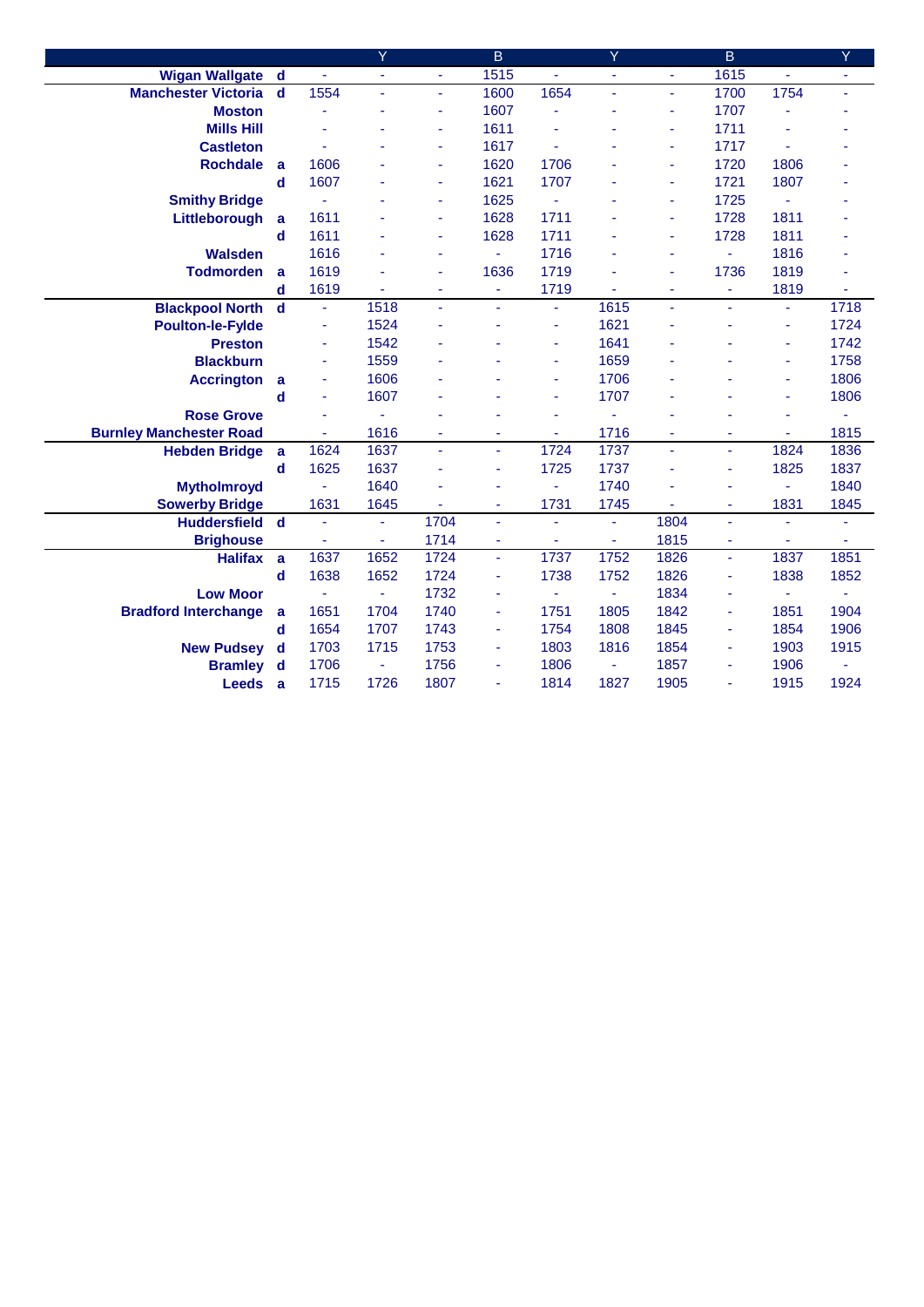|                                |              |      | B              |                | Ÿ    |                | $\overline{B}$ |                          | Ÿ    |      | B            |
|--------------------------------|--------------|------|----------------|----------------|------|----------------|----------------|--------------------------|------|------|--------------|
| <b>Wigan Wallgate</b>          | $\mathbf d$  | ä,   | 1715           | ä,             | ä,   | ÷.             | 1815           | $\omega$                 | ä,   | ä,   | 1915         |
| <b>Manchester Victoria</b>     | $\mathbf d$  | ä,   | 1802           | 1854           |      | ä,             | 1900           | 1954                     |      | ä,   | 2000         |
| <b>Moston</b>                  |              | ä,   | 1809           |                |      |                | 1907           |                          |      | ٠    | 2007         |
| <b>Mills Hill</b>              |              | ÷    | 1813           |                |      |                | 1911           |                          |      | ٠    | 2011         |
| <b>Castleton</b>               |              | ÷    | 1818           |                |      |                | 1916           |                          |      | ÷    | 2017         |
| <b>Rochdale</b>                | a            | ÷    | 1822           | 1906           |      | $\blacksquare$ | 1920           | 2006                     |      | ٠    | 2020         |
|                                | d            | ÷    | 1822           | 1907           |      | ٠              | 1920           | 2007                     |      | ÷    | 2021         |
| <b>Smithy Bridge</b>           |              | ä,   | 1826           | ä,             |      | ٠              | 1924           | ä,                       |      | ٠    | 2025         |
| Littleborough                  | a            | ÷    | 1829           | 1911           |      |                | 1927           | 2011                     |      | ٠    | 2028         |
|                                | d            | ä,   | 1829           | 1911           |      |                | 1927           | 2011                     |      | ÷    | 2028         |
| <b>Walsden</b>                 |              | ٠    | ÷.             | 1916           |      | ٠              | ÷,             | 2016                     |      | ٠    |              |
| <b>Todmorden</b>               | a            | ٠    | 1837           | 1919           |      | ÷              | 1935           | 2019                     |      | ÷    | 2036         |
|                                | d            | ٠    | ٠              | 1919           | ä,   | ÷              | ä,             | 2019                     |      | ä,   | ٠            |
| <b>Blackpool North</b>         | $\mathbf d$  |      | ä,             | ä,             | 1818 | ÷              | ä,             | $\overline{\phantom{a}}$ | 1918 |      | ÷            |
| <b>Poulton-le-Fylde</b>        |              |      | ä,             | ä,             | 1824 |                |                | ÷,                       | 1924 |      |              |
| <b>Preston</b>                 |              |      |                |                | 1842 |                |                | ٠                        | 1942 |      |              |
| <b>Blackburn</b>               |              |      |                |                | 1858 |                |                | ÷,                       | 1959 |      |              |
| <b>Accrington</b>              | a            |      |                |                | 1906 |                |                | ٠                        | 2006 |      |              |
|                                | $\mathbf d$  |      |                | ä,             | 1906 |                |                | ä,                       | 2007 |      |              |
| <b>Rose Grove</b>              |              |      |                |                | ä,   |                |                | ä,                       |      |      |              |
| <b>Burnley Manchester Road</b> |              | ÷    | ٠              | $\blacksquare$ | 1915 | ٠              | ٠              | ٠                        | 2016 | ٠    | ٠            |
| <b>Hebden Bridge</b>           | a            | ä,   | ÷.             | 1924           | 1936 | ä,             | ä,             | 2024                     | 2036 | ä,   | ÷            |
|                                | d            |      | ÷              | 1925           | 1937 |                | ä,             | 2025                     | 2037 |      |              |
| <b>Mytholmroyd</b>             |              |      | ÷              | ä,             | 1940 |                | ä,             | ÷.                       | 2039 |      |              |
| <b>Sowerby Bridge</b>          |              |      | ٠              | 1931           | 1945 |                | ä,             | 2031                     | 2044 |      | ۰            |
| <b>Huddersfield</b>            | $\mathbf d$  | 1904 | ٠              | ÷,             | ä,   | 2004           | ä,             | $\blacksquare$           | ÷    | 2104 | ٠            |
| <b>Brighouse</b>               |              | 1914 | ٠              |                | ÷.   | 2014           | ä,             | ä,                       | ÷    | 2114 | ٠            |
| <b>Halifax</b>                 | a            | 1924 | $\blacksquare$ | 1937           | 1951 | 2024           | ä              | 2037                     | 2051 | 2124 | $\mathbf{r}$ |
|                                | d            | 1924 | ٠              | 1938           | 1952 | 2024           | ä,             | 2038                     | 2051 | 2124 |              |
| <b>Low Moor</b>                |              | 1932 | ٠              |                | ä,   | 2032           | ÷              | ٠                        |      | 2132 |              |
| <b>Bradford Interchange</b>    | a            | 1940 | ٠              | 1951           | 2005 | 2040           | ä,             | 2051                     | 2103 | 2140 |              |
|                                | d            | 1944 | ٠              | 1954           | 2007 | 2043           | ÷              | 2054                     | 2106 | 2143 |              |
| <b>New Pudsey</b>              | d            | 1953 | ٠              | 2003           | 2016 | 2053           | ä,             | 2103                     | 2114 | 2153 |              |
| <b>Bramley</b>                 | $\mathbf d$  | 1956 | ٠              | 2006           | ä,   | 2056           | ä,             | 2106                     | ٠    | 2156 |              |
| <b>Leeds</b>                   | $\mathbf{a}$ | 2004 | ٠              | 2015           | 2026 | 2104           | ä,             | 2115                     | 2125 | 2204 |              |